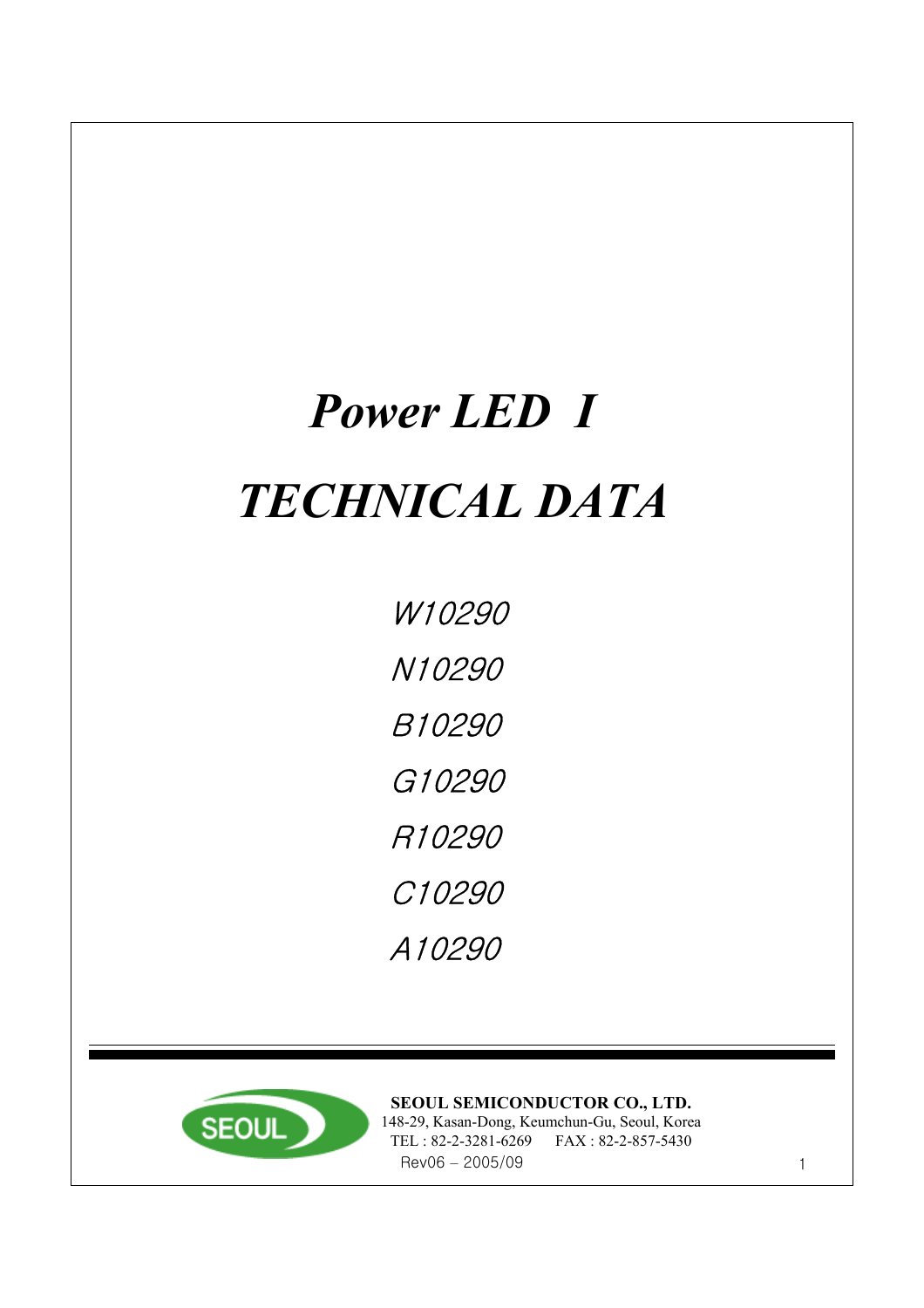# *SPECIFICATIONS*

#### **- Features**

- Super high flux output and high luminance
- Designed for high current operation
- Low thermal resistance
- SMT solderbility
- Lead (Pb) Free Product RoHS Compliant

#### **- Applications**

- General Illumination
	- Outdoor & Indoor architectural lighting
	- Decorative lighting
	- Torch lighting
	- Portable lighting (Flash and lamp) and Reading lighting
	- Traffic signaling

#### **- Description**

Z-Power series is designed for high current operation and high flux output applications.

Z-Power LED's thermal management perform exceeds other power LED solutions.

It incorporates state of the art SMD design and Thermal emission material.

Z Power LED is ideal light sources for general illumination applications, custom designed solutions, automotive large LCD backlights.



#### Rev06 – 2005/09 2 **SEOUL SEMICONDUCTOR CO., LTD.** 148-29, Kasan-Dong, Keumchun-Gu, Seoul, Korea TEL : 82-2-3281-6269 FAX : 82-2-857-5430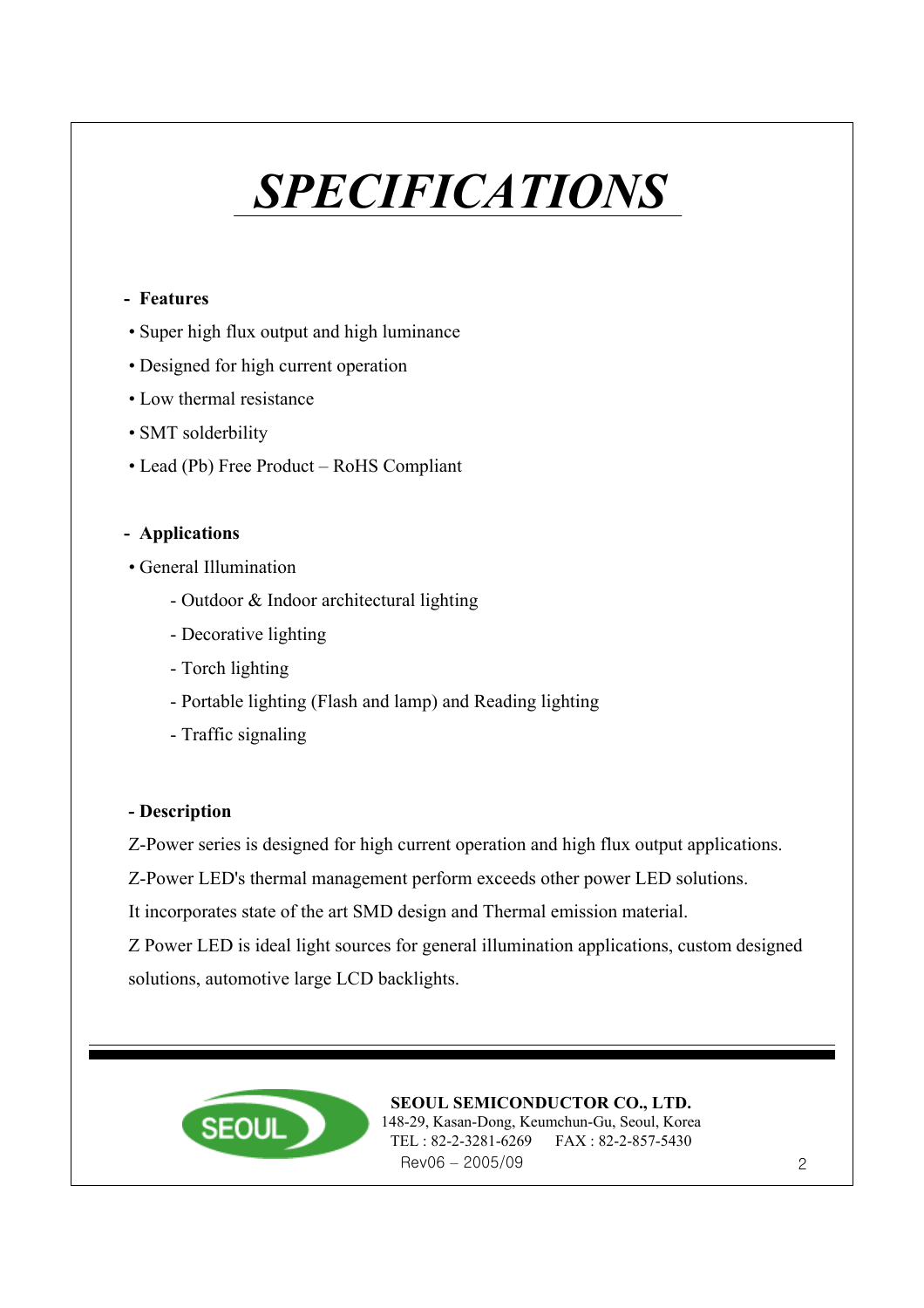#### **Full Code explanation of Z-Power LED series**

Full code form :  $X_1 X_2 X_3 X_4 X_5 X_6 - X_7 X_8 - X_9 X_{10} X_{11} X_{12} X_{13}$ 

#### **1. Part number**

- $-X_1$ : Color
- $-X<sub>2</sub>$ : Z-Power LED series number
- $-X_3$ : LENS type
- $X_4$ : Chip Quantity
- $-X_5$ : Package outline size
- $-X_6$ : Type of PCB

### **2. Internal Number**

 $-X<sub>7</sub>$ 

 $-X_{8}$ 

#### **3. Code Labeling**

- $-X<sub>9</sub>$ : Luminous Flux (or Radiant Flux for Royal)
- $-X_{10}X_{11}X_{12}$ : Dominant Wavelength (or x,y coordinates rank code)
- $-X_{13}$ : Forward Voltage

**For more information about binning and labeling, refer to the Application Note -1**



Rev06 – 2005/09 3 **SEOUL SEMICONDUCTOR CO., LTD.** 148-29, Kasan-Dong, Keumchun-Gu, Seoul, Korea TEL : 82-2-3281-6269 FAX : 82-2-857-5430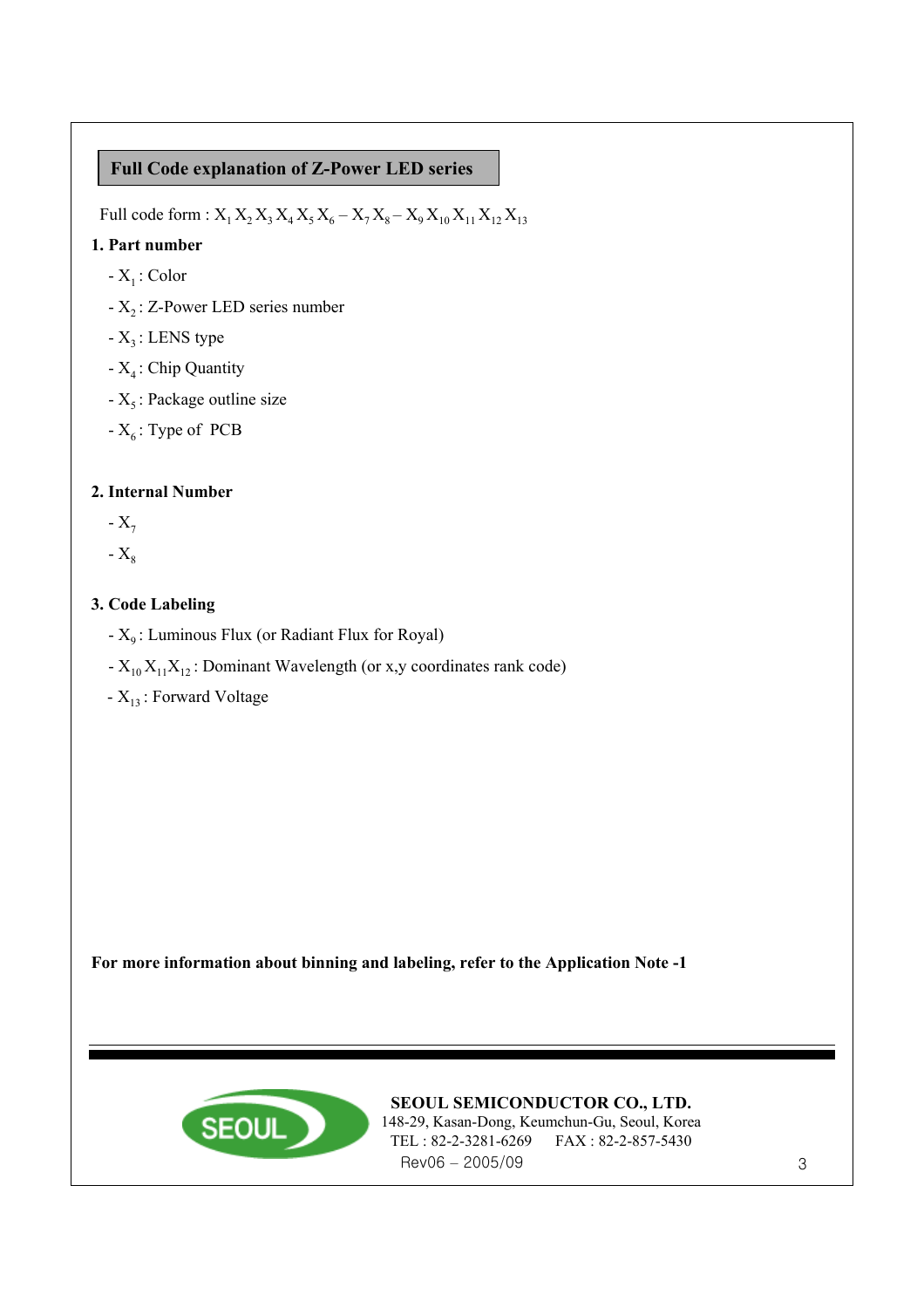

Rev06 – 2005/09 4 148-29, Kasan-Dong, Keumchun-Gu, Seoul, Korea TEL : 82-2-3281-6269 FAX : 82-2-857-5430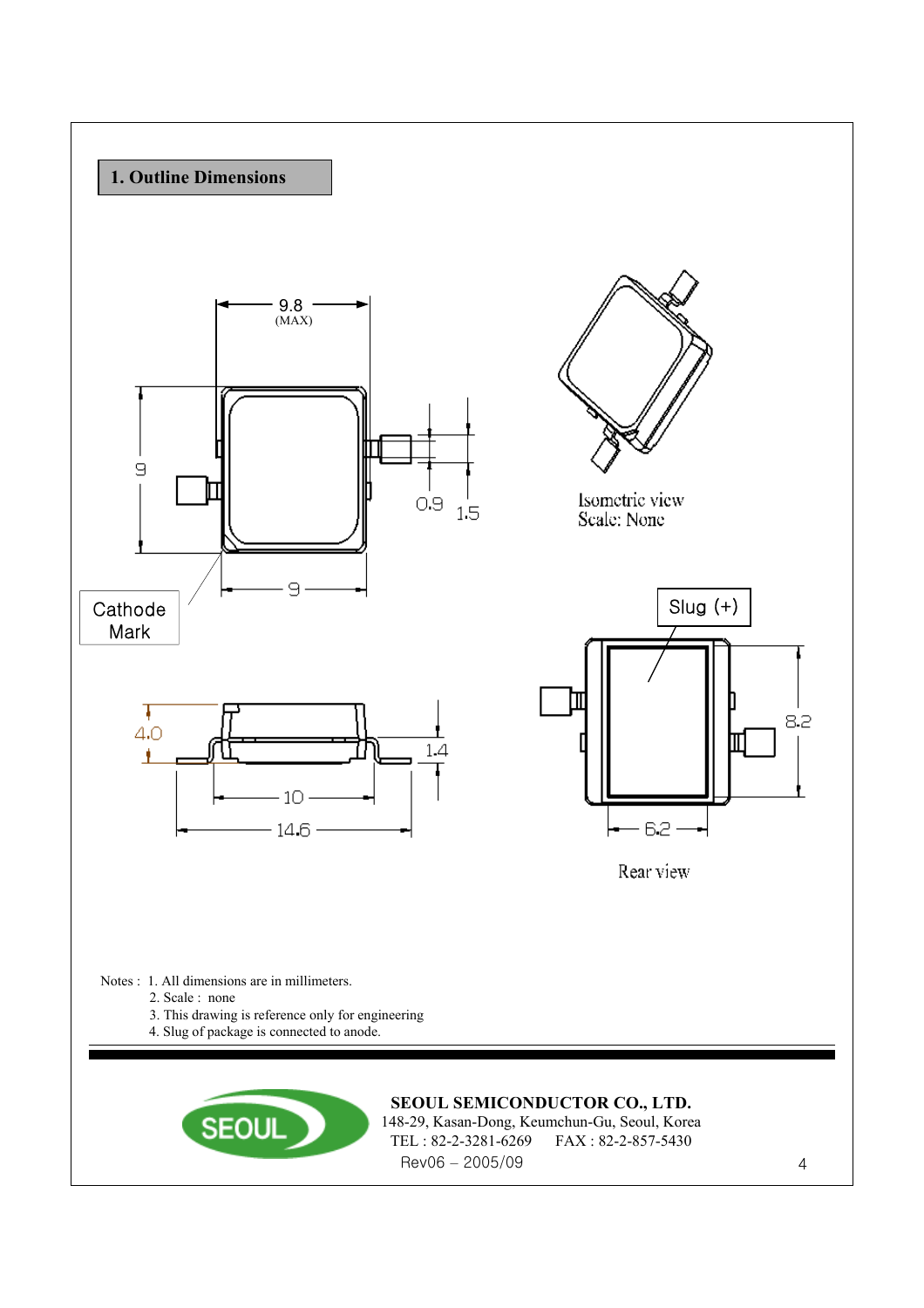# Pure white Power LED

#### 2. Electro-Optical Characteristics (at  $I_F$ =700mA,  $T_A$ =25°C)

| <b>Parameter</b>                            | <b>Symbol</b>                 | Value                    |            |            | Unit           |
|---------------------------------------------|-------------------------------|--------------------------|------------|------------|----------------|
|                                             |                               | Min                      | <b>Typ</b> | <b>Max</b> |                |
| Luminous Flux <sup>[1]</sup>                | $\Phi_{\rm V}$ <sup>[2]</sup> | 70                       | 103        |            | lm             |
| Correlated Color Temperature <sup>[3]</sup> | <b>CCT</b>                    | $\overline{\phantom{a}}$ | 6500       |            | K              |
| <b>CRI</b>                                  | $R_{a}$                       | $\overline{\phantom{a}}$ | 70         |            |                |
| Forward Voltage <sup>[4]</sup>              | $\rm V_{F}$                   | 3.0                      | 3.5        | 4.0        | V              |
| View Angle                                  | $2\Theta$ 1/2                 |                          | 110        |            | deg.           |
| Thermal resistance <sup>[5]</sup>           | $R\Theta_{J-B}$               |                          | 6          |            | $\rm ^{o}C$ /W |

#### **3. Absolute Maximum Ratings (at**  $T_A = 25^{\circ}C$ **)**

| <b>Parameter</b>               | <b>Symbol</b>     | Value             | Unit          |
|--------------------------------|-------------------|-------------------|---------------|
| Forward Current                | $I_F$             | 0.8               | A             |
| Power Dissipation              | $P_{D}$           | 3.2               | W             |
| <b>Junction Temperature</b>    | Τ,                | 125               | $\rm ^{o}C$   |
| <b>Operating Temperature</b>   | $T_{\rm opr}$     | $-30 \sim +85$    | $\mathcal{C}$ |
| Storage Temperature            | $\rm T_{\rm stg}$ | $-40 \sim +120$   | $\mathcal{C}$ |
| ESD Sensitivity <sup>[6]</sup> |                   | $\pm 20,000V$ HBM |               |

\*Notes :

[1] SSC maintains a tolerance of  $\pm 10\%$  on flux and power measurements.

[2]  $\Phi_{\rm V}$  is the total luminous flux output as measured with an integrated sphere.

- [3] Correlated Color Temperature is derived from the CIE 1931 Chromaticity diagram. CCT ±5% tester tolerance
- [4] A tolerance of  $\pm 0.06V$  on forward voltage measurements
- [5]  $R\Theta_{J-B}$  is measured with a SSC metal core pcb.(25 °C  $\leq$ T<sub>J</sub> $\leq$  110 °C) Break voltage of Metal PCB is 6.5kVAC
- [6] It is included the zener chip to protect the product from ESD.

**--------------------------Caution--------------------------**

**1. Please do not drive at rated current more than 5 sec. without proper heat sink**

**2. The chromaticity coordinate of the LEDs can shift approximately x=0.02, y=0.03 in the direction of blue 1000 hours later**



#### **SEOUL SEMICONDUCTOR CO., LTD.**

Rev06 – 2005/09 5 148-29, Kasan-Dong, Keumchun-Gu, Seoul, Korea TEL : 82-2-3281-6269 FAX : 82-2-857-5430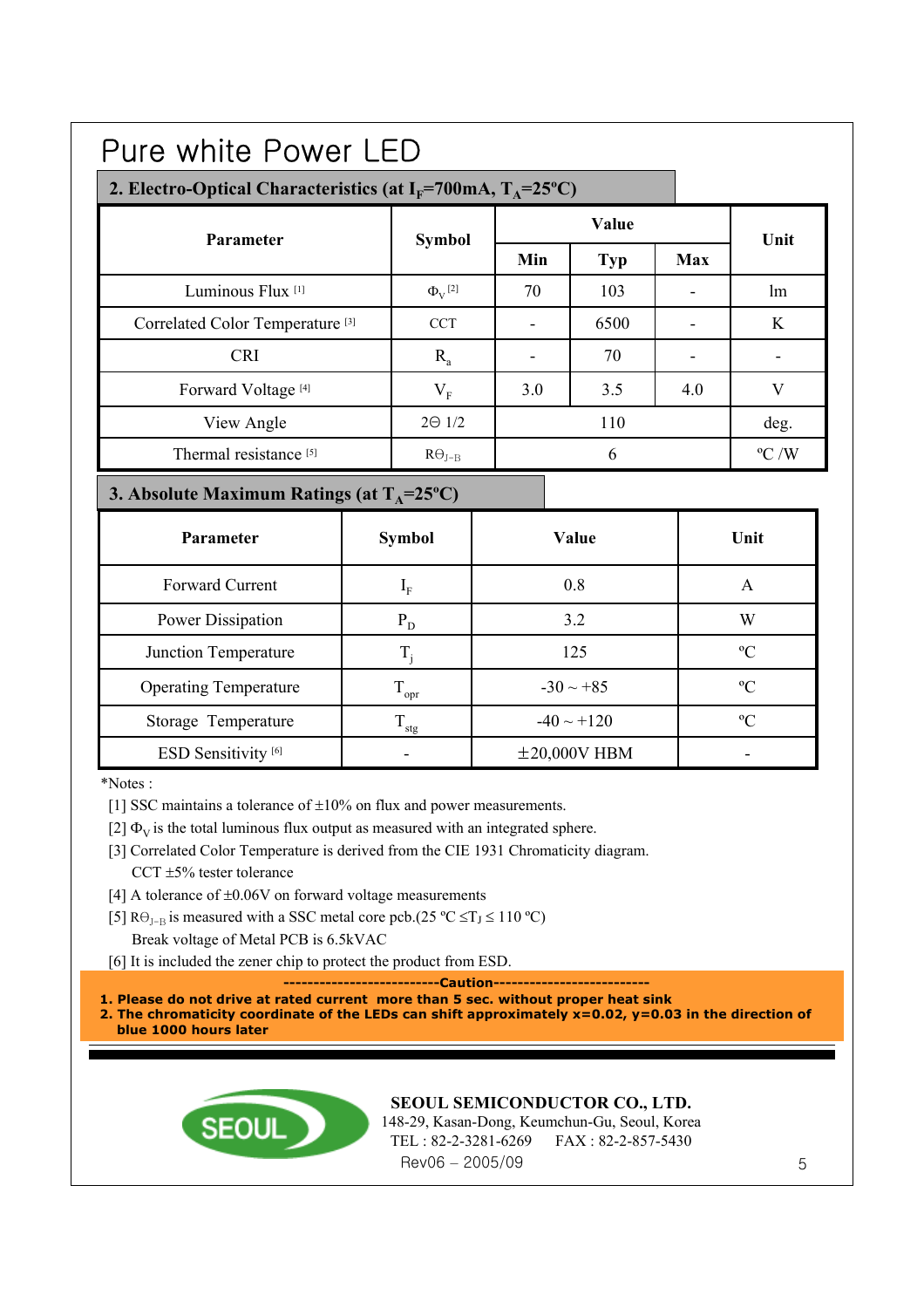## Warm white Power LED

#### **2. Electro-Optical Characteristics (at**  $I<sub>F</sub>=700mA$ **,**  $T<sub>A</sub>=25°C$ **)**

| <b>Parameter</b>                            | <b>Symbol</b>                 | Value |            |            | Unit           |
|---------------------------------------------|-------------------------------|-------|------------|------------|----------------|
|                                             |                               | Min   | <b>Typ</b> | <b>Max</b> |                |
| Luminous Flux <sup>[1]</sup>                | $\Phi_{\rm V}$ <sup>[2]</sup> | 54    | 60         |            | lm             |
| Correlated Color Temperature <sup>[3]</sup> | <b>CCT</b>                    |       | 3000       |            | K              |
| <b>CRI</b>                                  | $R_{a}$                       |       | 80         |            |                |
| Forward Voltage <sup>[4]</sup>              | $\rm V_F$                     | 3.0   | 3.5        | 4.0        | V              |
| View Angle                                  | $2\Theta$ 1/2                 |       | 110        |            | deg.           |
| Thermal resistance <sup>[5]</sup>           | $R\Theta_{J-B}$               |       | 6          |            | $\rm ^{o}C$ /W |

### **3. Absolute Maximum Ratings (at**  $T_A = 25^{\circ}C$ **)**

| <b>Parameter</b>               | <b>Symbol</b>        | Value             | Unit        |
|--------------------------------|----------------------|-------------------|-------------|
| Forward Current                | $\mathbf{I}_{\rm F}$ | 0.8               | A           |
| Power Dissipation              | $P_{D}$              | 3.2               | W           |
| Junction Temperature           | T,                   | 125               | $\rm ^{o}C$ |
| <b>Operating Temperature</b>   | $T_{\rm opr}$        | $-30 \sim +85$    | $\rm ^{o}C$ |
| Storage Temperature            | $\rm T_{\rm stg}$    | $-40 \sim +120$   | $^{\circ}C$ |
| ESD Sensitivity <sup>[6]</sup> |                      | $\pm 20,000V$ HBM |             |

\*Notes :

- [1] SSC maintains a tolerance of  $\pm 10\%$  on flux and power measurements.
- [2]  $\Phi_{\rm V}$  is the total luminous flux output as measured with an integrated sphere.
- [3] Correlated Color Temperature is derived from the CIE 1931 Chromaticity diagram. CCT ±5% tester tolerance
- [4] A tolerance of  $\pm 0.06V$  on forward voltage measurements
- [5]  $R\Theta_{I-B}$  is measured with a SSC metal core pcb.(25 °C  $\leq$ T<sub>J</sub>  $\leq$  110 °C)

Break voltage of Metal PCB is 6.5kVAC

[6] It is included the zener chip to protect the product from ESD.

**--------------------------Caution--------------------------**

**1. Please do not drive at rated current more than 5 sec. without proper heat sink**

**2. The chromaticity coordinate of the LEDs can shift approximately x=0.02, y=0.03 in the direction of blue 1000 hours later**



#### **SEOUL SEMICONDUCTOR CO., LTD.**

Rev06 – 2005/09 6 148-29, Kasan-Dong, Keumchun-Gu, Seoul, Korea TEL : 82-2-3281-6269 FAX : 82-2-857-5430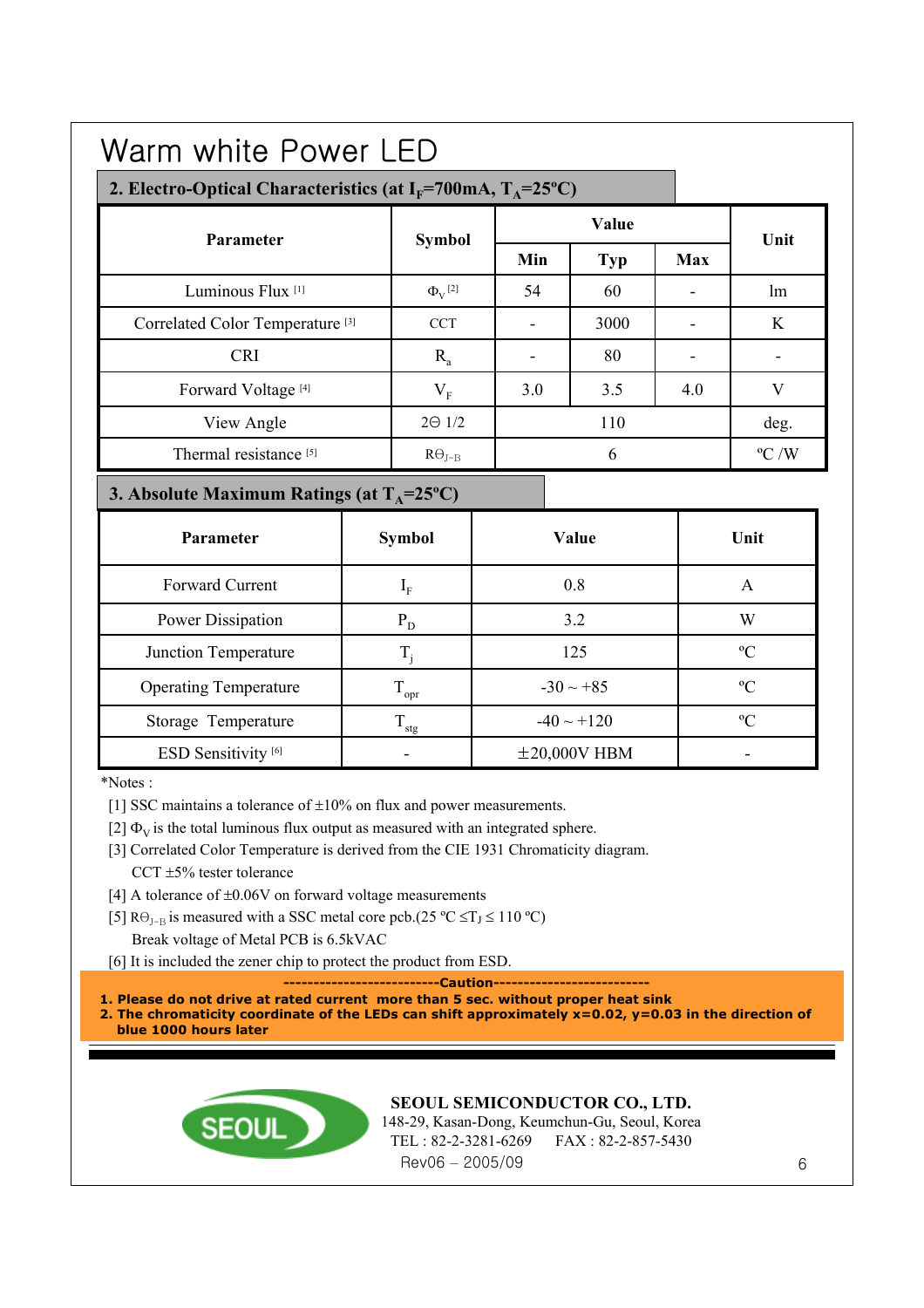## Blue Power LED

#### 2. Electro-Optical Characteristics (at  $I_F$ =700mA,  $T_A$ =25°C)

| <b>Parameter</b>                   | <b>Symbol</b>                            | Value |            |            | Unit           |
|------------------------------------|------------------------------------------|-------|------------|------------|----------------|
|                                    |                                          | Min   | <b>Typ</b> | <b>Max</b> |                |
| Luminous Flux <sup>[1]</sup>       | $\Phi_{\rm V}$ <sup>[2]</sup>            | 14.5  | 18         |            | lm             |
| Dominant Wavelength <sup>[3]</sup> | $\lambda_{\scriptscriptstyle\mathrm{D}}$ | 455   | 460        | 475        | nm             |
| Forward Voltage <sup>[4]</sup>     | $V_F^{\phantom{\dagger}}$                | 3.0   | 3.5        | 4.0        |                |
| View Angle                         | $2\Theta$ 1/2                            |       | 130        |            | deg.           |
| Thermal Resistance <sup>[5]</sup>  | $R\Theta_{J-B}$                          |       | 6          |            | $\rm ^{o}C$ /W |

### **3. Absolute Maximum Ratings (at**  $T_A = 25^{\circ}C$ **)**

| <b>Parameter</b>               | <b>Symbol</b>     | Value             | Unit        |
|--------------------------------|-------------------|-------------------|-------------|
| <b>Forward Current</b>         | $I_{\rm F}$       | 0.8               | A           |
| Power Dissipation              | $P_{\rm D}$       | 3.2               | W           |
| Junction Temperature           |                   | 125               | $\rm ^{o}C$ |
| <b>Operating Temperature</b>   | $T_{\rm opr}$     | $-30 \sim +85$    | $\rm ^{o}C$ |
| Storage Temperature            | $\rm T_{\rm stg}$ | $-40 \sim +120$   | $\rm ^{o}C$ |
| ESD Sensitivity <sup>[6]</sup> |                   | $\pm 20,000V$ HBM |             |

\*Notes :

[1] SSC maintains a tolerance of  $\pm 10\%$  on flux and power measurements.

[2]  $\Phi_{\rm V}$  is the total luminous flux output as measured with an integrated sphere.

- [3] Dominant wavelength is derived from the CIE 1931 Chromaticity diagram. A tolerance of ±0.5nm for dominant wavelength
- [4] A tolerance of  $\pm 0.06V$  on forward voltage measurements
- [5]  $R\Theta_{J-B}$  is measured with a SSC metal core pcb.(25 °C  $\leq$ T<sub>J</sub>  $\leq$  110 °C) Break voltage of Metal PCB is 6.5kVAC
- [6] It is included the zener chip to protect the product from ESD.

#### --Caution-

**1. Please do not drive at rated current more than 5 sec. without proper heat sink 2. Blue power light sources represented here are IEC825 Class 2 for eye safety**



### **SEOUL SEMICONDUCTOR CO., LTD.**

Rev06 – 2005/09 7 148-29, Kasan-Dong, Keumchun-Gu, Seoul, Korea TEL : 82-2-3281-6269 FAX : 82-2-857-5430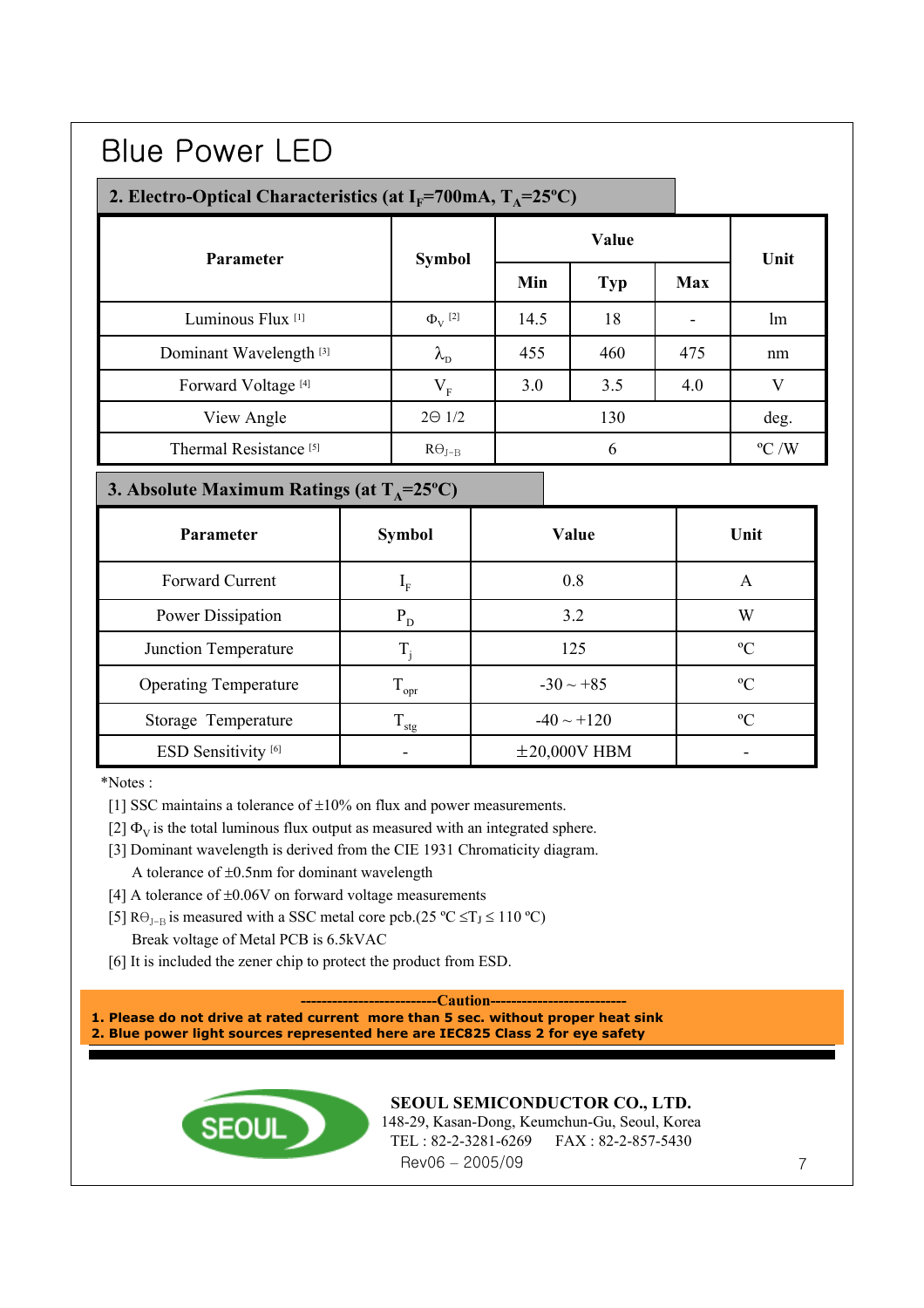# Green Power LED

#### 2. Electro-Optical Characteristics (at  $I_F$ =700mA,  $T_A$ =25°C)

| <b>Parameter</b>                   | <b>Symbol</b>                            | Value |            |            | Unit           |
|------------------------------------|------------------------------------------|-------|------------|------------|----------------|
|                                    |                                          | Min   | <b>Typ</b> | <b>Max</b> |                |
| Luminous Flux <sup>[1]</sup>       | $\Phi_{\rm V}$ <sup>[2]</sup>            | 54    | 93         | ۰          | lm             |
| Dominant Wavelength <sup>[3]</sup> | $\lambda_{\scriptscriptstyle\mathrm{D}}$ | 520   | 527        | 535        | nm             |
| Forward Voltage <sup>[4]</sup>     | $\rm V_F^{}$                             | 3.0   | 3.5        | 4.0        |                |
| View Angle                         | $2\Theta$ 1/2                            |       | 130        |            | deg.           |
| Thermal Resistance <sup>[5]</sup>  | $R\Theta_{J-B}$                          |       | 6          |            | $\rm ^{o}C$ /W |

### **3. Absolute Maximum Ratings (at**  $T_A = 25^{\circ}C$ **)**

| <b>Parameter</b>               | <b>Symbol</b>     | <b>Value</b>      | Unit        |
|--------------------------------|-------------------|-------------------|-------------|
| <b>Forward Current</b>         | $I_{\rm F}$       | 0.8               | A           |
| Power Dissipation              | $P_{D}$           | 3.2               | W           |
| Junction Temperature           |                   | 125               | $\rm ^{o}C$ |
| <b>Operating Temperature</b>   | $T_{\rm opr}$     | $-30 \sim +85$    | $\rm ^{o}C$ |
| Storage Temperature            | $\rm T_{\rm stg}$ | $-40 \sim +120$   | $\rm ^{o}C$ |
| ESD Sensitivity <sup>[6]</sup> |                   | $\pm 20,000V$ HBM |             |

\*Notes :

[1] SSC maintains a tolerance of  $\pm 10\%$  on flux and power measurements.

[2]  $\Phi_{\rm V}$  is the total luminous flux output as measured with an integrated sphere.

- [3] Dominant wavelength is derived from the CIE 1931 Chromaticity diagram. A tolerance of ±0.5nm for dominant wavelength
- [4] A tolerance of  $\pm 0.06V$  on forward voltage measurements
- [5]  $R\Theta_{J-B}$  is measured with a SSC metal core pcb.(25 °C  $\leq$ T<sub>J</sub>  $\leq$  110 °C) Break voltage of Metal PCB is 6.5kVAC
- [6] It is included the zener chip to protect the product from ESD.

**--------------------------Caution--------------------------**

**Please do not drive at rated current more than 5 sec. without proper heat sink**



Rev06 – 2005/09 8 **SEOUL SEMICONDUCTOR CO., LTD.** 148-29, Kasan-Dong, Keumchun-Gu, Seoul, Korea TEL : 82-2-3281-6269 FAX : 82-2-857-5430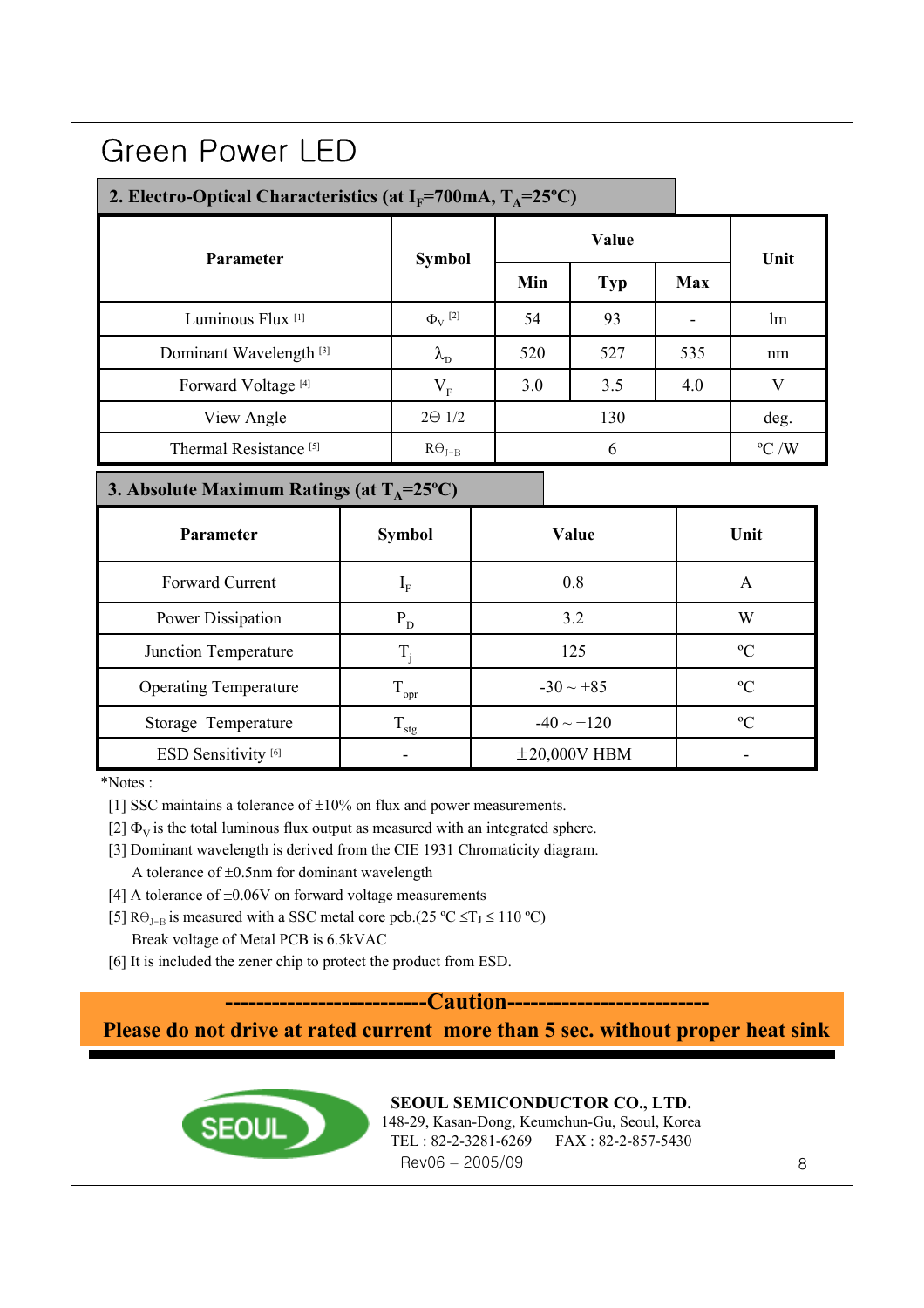# Red Power LED

#### 2. Electro-Optical Characteristics (at  $I_F$ =700mA,  $T_A$ =25°C)

| <b>Parameter</b>                   | <b>Symbol</b>                 | Value |            |            | Unit           |
|------------------------------------|-------------------------------|-------|------------|------------|----------------|
|                                    |                               | Min   | <b>Typ</b> | <b>Max</b> |                |
| Luminous Flux <sup>[1]</sup>       | $\Phi_{\rm V}$ <sup>[2]</sup> | 54    | 60         |            | lm             |
| Dominant Wavelength <sup>[3]</sup> | $\lambda_{\rm D}$             | 618   | 625        | 632        | nm             |
| Forward Voltage <sup>[4]</sup>     | $\rm V_F^{}$                  | 2.0   | 2.5        | 3.0        |                |
| View Angle                         | $2\Theta$ 1/2                 |       | 128        |            | deg.           |
| Thermal Resistance <sup>[5]</sup>  | $R\Theta_{J-B}$               |       | 8          |            | $\rm ^{o}C$ /W |

#### **3. Absolute Maximum Ratings (at**  $T_A = 25^{\circ}C$ **)**

| <b>Parameter</b>               | <b>Symbol</b>     | Value             | Unit        |
|--------------------------------|-------------------|-------------------|-------------|
| <b>Forward Current</b>         | $I_{\rm F}$       | 0.8               | A           |
| Power Dissipation              | $P_{\rm D}$       | 2.4               | W           |
| Junction Temperature           | T,                | 100               | $\rm ^{o}C$ |
| <b>Operating Temperature</b>   | $T_{\rm opr}$     | $-30 \sim +85$    | $\rm ^{o}C$ |
| Storage Temperature            | $\rm T_{\rm stg}$ | $-40 \sim +120$   | $^{\circ}C$ |
| ESD Sensitivity <sup>[6]</sup> |                   | $\pm 20,000V$ HBM |             |

\*Notes :

[1] SSC maintains a tolerance of  $\pm 10\%$  on flux and power measurements.

[2]  $\Phi_{\rm V}$  is the total luminous flux output as measured with an integrated sphere.

- [3] Dominant wavelength is derived from the CIE 1931 Chromaticity diagram. A tolerance of ±0.5nm for dominant wavelength
- [4] A tolerance of  $\pm 0.06V$  on forward voltage measurements
- [5]  $R\Theta_{J-B}$  is measured with a SSC metal core pcb.(25 °C  $\leq$ T<sub>J</sub>  $\leq$  110 °C) Break voltage of Metal PCB is 6.5kVAC
- [6] It is included the zener chip to protect the product from ESD.

**--------------------------Caution--------------------------**

**Please do not drive at rated current more than 5 sec. without proper heat sink**



Rev06 – 2005/09 9 **SEOUL SEMICONDUCTOR CO., LTD.** 148-29, Kasan-Dong, Keumchun-Gu, Seoul, Korea TEL : 82-2-3281-6269 FAX : 82-2-857-5430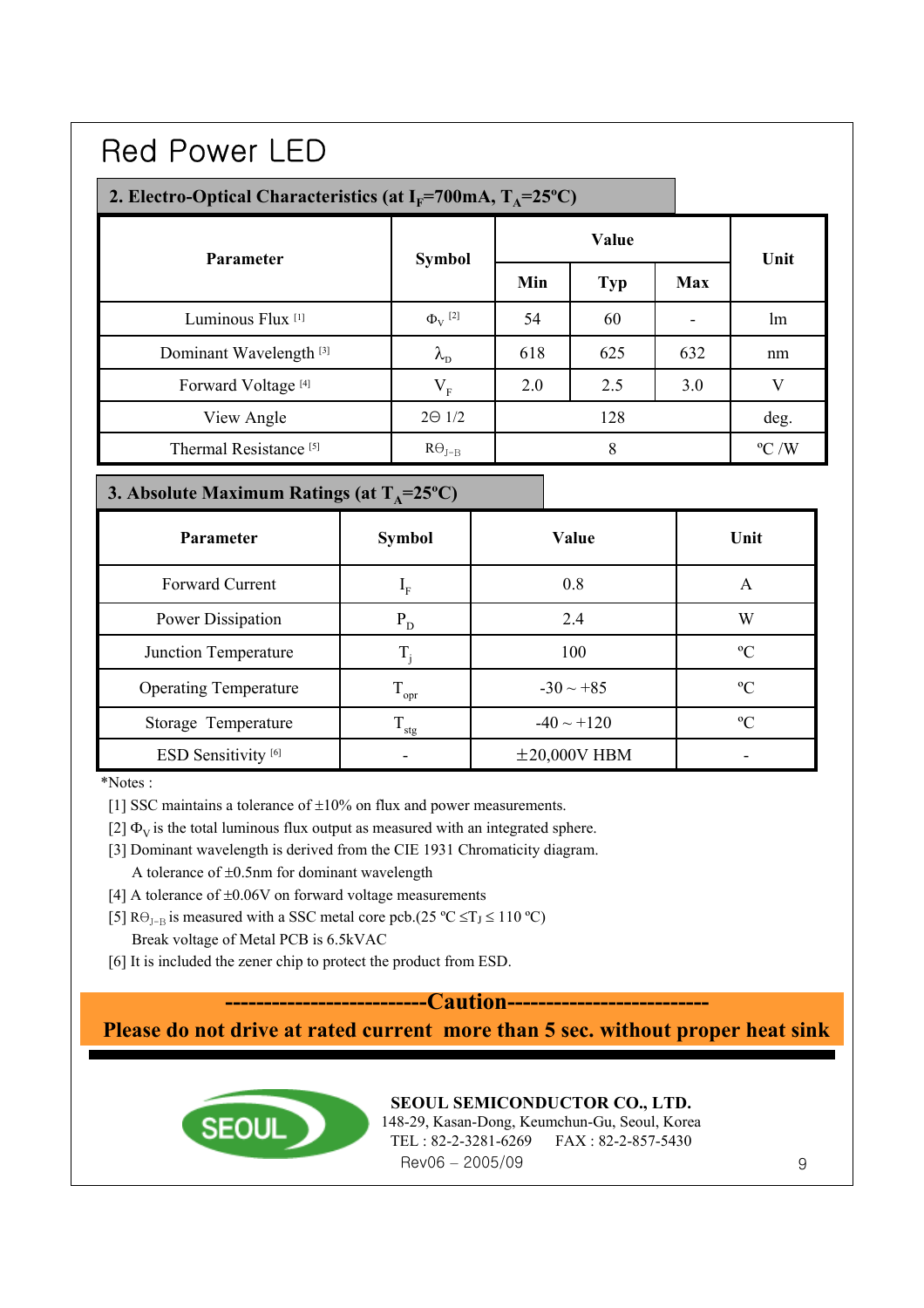# Cyan Power LED

### 2. Electro-Optical Characteristics (at  $I_F$ =700mA,  $T_A$ =25°C)

| <b>Parameter</b>                   | <b>Symbol</b>                 | Value |            |            | Unit           |
|------------------------------------|-------------------------------|-------|------------|------------|----------------|
|                                    |                               | Min   | <b>Typ</b> | <b>Max</b> |                |
| Luminous Flux <sup>[1]</sup>       | $\Phi_{\rm V}$ <sup>[2]</sup> | 54    | 78         | ۰          | lm             |
| Dominant Wavelength <sup>[3]</sup> | $\lambda_{\rm D}$             | 500   | 505        | 510        | nm             |
| Forward Voltage <sup>[4]</sup>     | $\rm V_F^{}$                  | 3.0   | 3.5        | 4.0        |                |
| View Angle                         | $2\Theta$ 1/2                 |       | 130        |            | deg.           |
| Thermal Resistance <sup>[5]</sup>  | $R\Theta_{J-B}$               |       | 6          |            | $\rm ^{o}C$ /W |

### **3. Absolute Maximum Ratings (at**  $T_A = 25^{\circ}C$ **)**

| <b>Parameter</b>               | <b>Symbol</b>                      | Value             | Unit        |
|--------------------------------|------------------------------------|-------------------|-------------|
| <b>Forward Current</b>         | $I_F$                              | 0.8               | A           |
| Power Dissipation              | $P_{\rm D}$                        | 3.2               | W           |
| Junction Temperature           | $\rm T_{\rm \scriptscriptstyle I}$ | 125               | $\rm ^{o}C$ |
| <b>Operating Temperature</b>   | $T_{\rm opr}$                      | $-30 \sim +85$    | $\rm ^{o}C$ |
| Storage Temperature            | $\rm T_{\rm stg}$                  | $-40 \sim +120$   | $^{\circ}C$ |
| ESD Sensitivity <sup>[6]</sup> |                                    | $\pm 20,000V$ HBM |             |

\*Notes :

[1] SSC maintains a tolerance of  $\pm 10\%$  on flux and power measurements.

- [2]  $\Phi_{\rm V}$  is the total luminous flux output as measured with an integrated sphere.
- [3] Dominant wavelength is derived from the CIE 1931 Chromaticity diagram.

A tolerance of ±0.5nm for dominant wavelength

- [4] A tolerance of  $\pm 0.06V$  on forward voltage measurements
- [5]  $R\Theta_{J-B}$  is measured with a SSC metal core pcb.(25 °C  $\leq T_J \leq 110$  °C) Break voltage of Metal PCB is 6.5kVAC
- [6] It is included the zener chip to protect the product from ESD.

**--------------------------Caution--------------------------**

**Please do not drive at rated current more than 5 sec. without proper heat sink**



Rev06 – 2005/09 10 **SEOUL SEMICONDUCTOR CO., LTD.** 148-29, Kasan-Dong, Keumchun-Gu, Seoul, Korea TEL : 82-2-3281-6269 FAX : 82-2-857-5430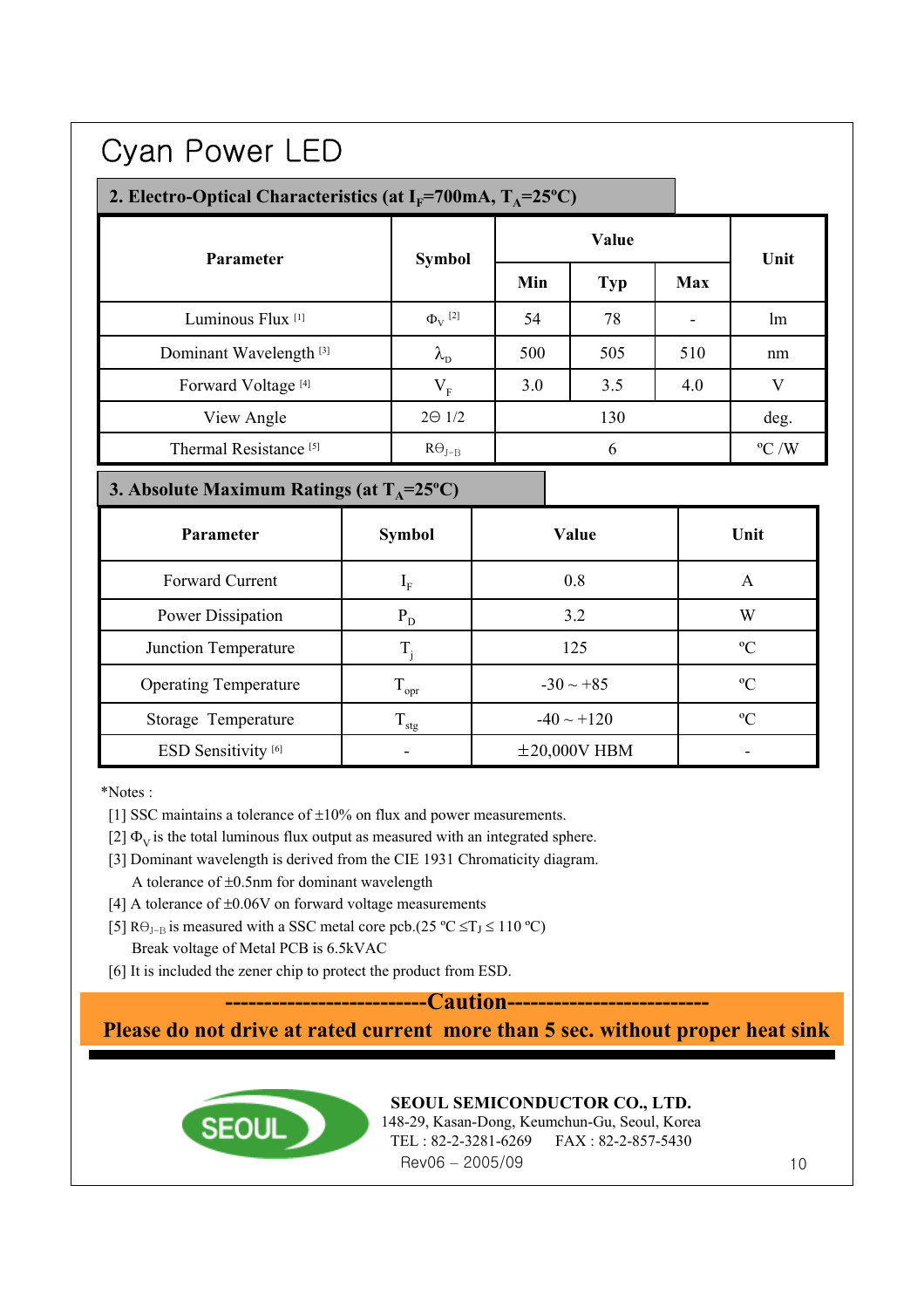### Amber Power LED

#### 2. Electro-Optical Characteristics (at  $I_F$ =700mA,  $T_A$ =25°C)

| <b>Parameter</b>                   | <b>Symbol</b>                            | Value |            |            | Unit           |
|------------------------------------|------------------------------------------|-------|------------|------------|----------------|
|                                    |                                          | Min   | <b>Typ</b> | <b>Max</b> |                |
| Luminous Flux <sup>[1]</sup>       | $\Phi_{\rm V}$ <sup>[2]</sup>            | 54    | 75         |            | lm             |
| Dominant Wavelength <sup>[3]</sup> | $\lambda_{\scriptscriptstyle\mathrm{D}}$ | 585   | 590        | 595        | nm             |
| Forward Voltage <sup>[4]</sup>     | $V_F^{\phantom{\dagger}}$                | 2.0   | 2.5        | 3.0        | V              |
| View Angle                         | $2\Theta$ 1/2                            |       | 128        |            | deg.           |
| Thermal Resistance <sup>[5]</sup>  | $R\Theta_{J-B}$                          |       | 8          |            | $\rm ^{o}C$ /W |

### **3. Absolute Maximum Ratings (at**  $T_A = 25^{\circ}C$ **)**

| <b>Parameter</b>               | <b>Symbol</b>             | Value             | Unit        |
|--------------------------------|---------------------------|-------------------|-------------|
| Forward Current                | $\mathbf{I}_{\mathrm{F}}$ | 0.8               | A           |
| Power Dissipation              | $P_{\rm D}$               | 2.4               | W           |
| Junction Temperature           | $\rm T_*$                 | 100               | $\rm ^{o}C$ |
| <b>Operating Temperature</b>   | $T_{\rm opr}$             | $-30 \sim +85$    | $\rm ^{o}C$ |
| Storage Temperature            | $T_{\rm stg}$             | $-40 \sim +120$   | $^{\circ}C$ |
| ESD Sensitivity <sup>[6]</sup> |                           | $\pm 20,000V$ HBM |             |

\*Notes :

[1] SSC maintains a tolerance of  $\pm 10\%$  on flux and power measurements.

[2]  $\Phi_{\rm V}$  is the total luminous flux output as measured with an integrated sphere.

- [3] Dominant wavelength is derived from the CIE 1931 Chromaticity diagram. A tolerance of ±0.5nm for dominant wavelength
- [4] A tolerance of  $\pm 0.06V$  on forward voltage measurements
- [5]  $R\Theta_{J-B}$  is measured with a SSC metal core pcb.(25 °C  $\leq$ T<sub>J</sub>  $\leq$  110 °C) Break voltage of Metal PCB is 6.5kVAC
- [6] It is included the zener chip to protect the product from ESD.

**--------------------------Caution--------------------------**

**Please do not drive at rated current more than 5 sec. without proper heat sink**



**SEOUL SEMICONDUCTOR CO., LTD.** 148-29, Kasan-Dong, Keumchun-Gu, Seoul, Korea TEL : 82-2-3281-6269 FAX : 82-2-857-5430

Rev06 – 2005/09 11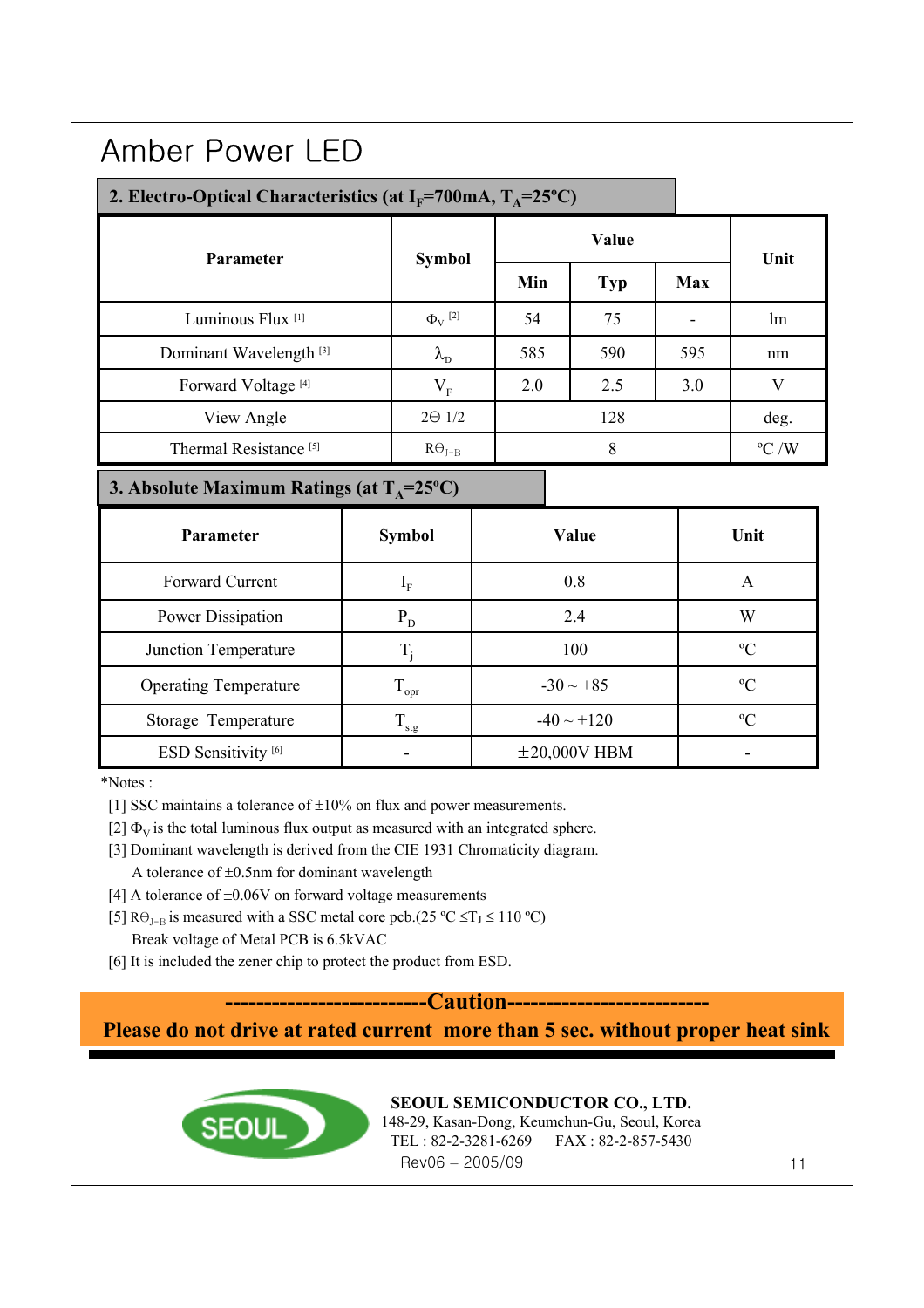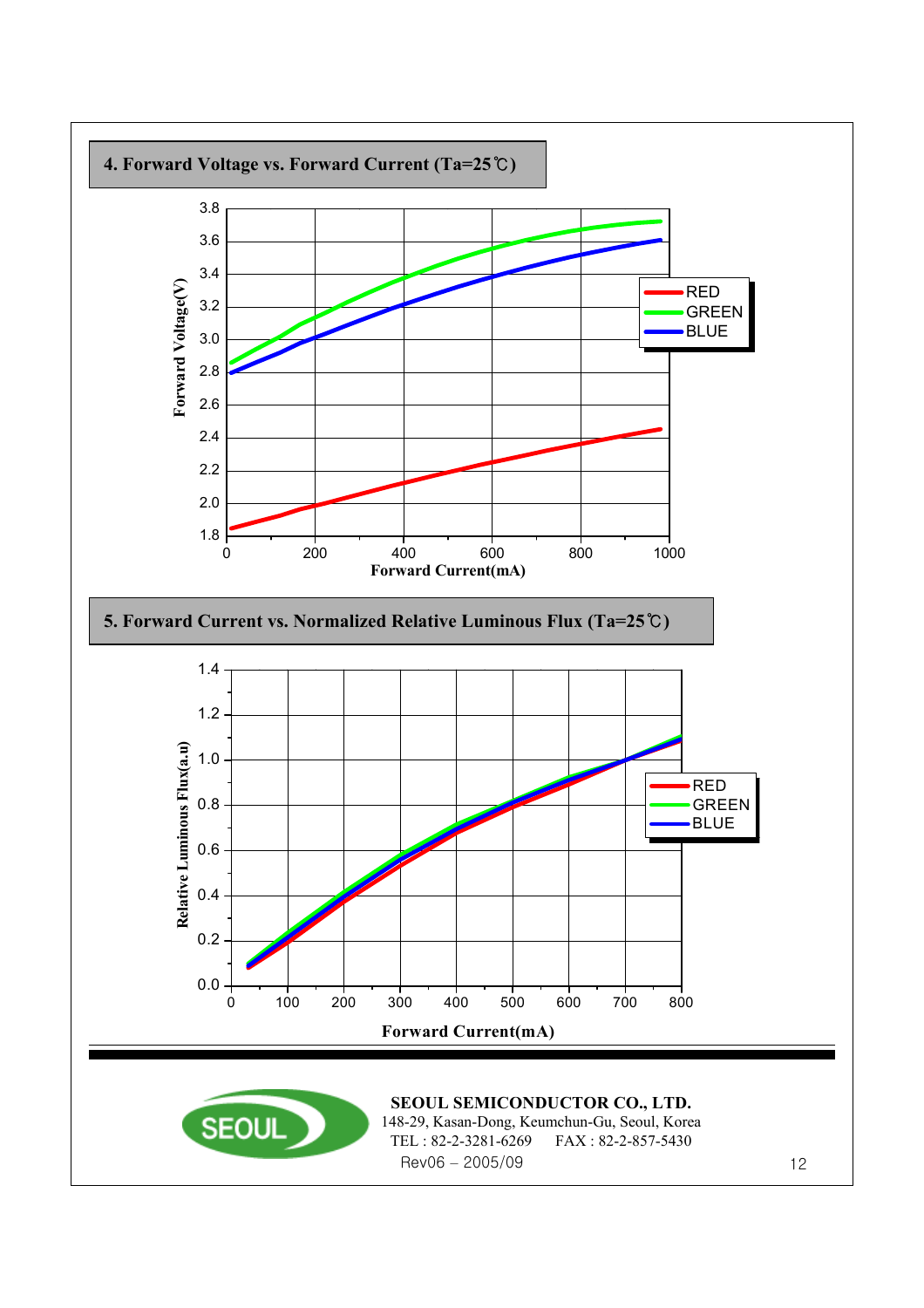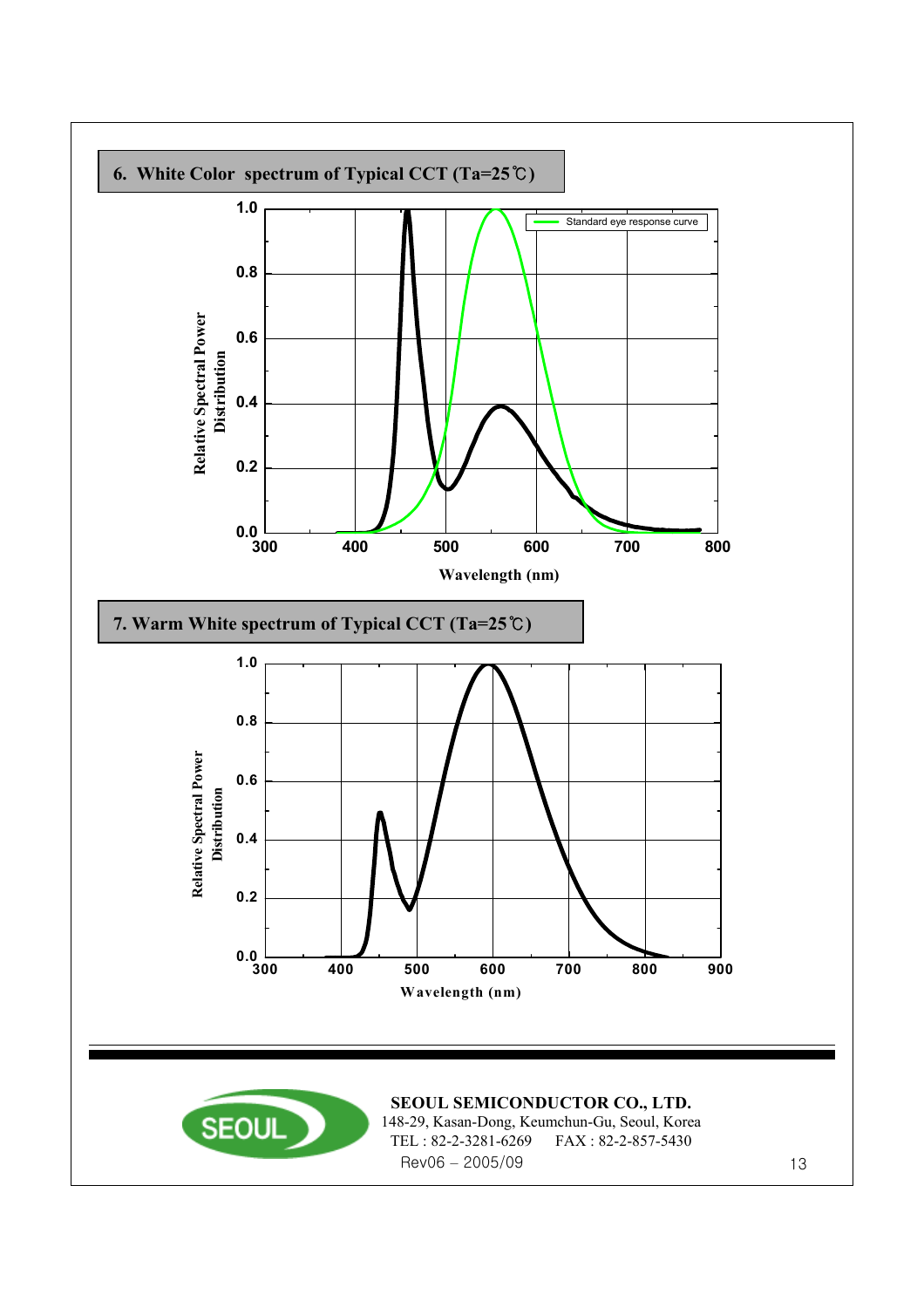



**SEOUL SEMICONDUCTOR CO., LTD.** 148-29, Kasan-Dong, Keumchun-Gu, Seoul, Korea TEL : 82-2-3281-6269 FAX : 82-2-857-5430

Rev06 – 2005/09 14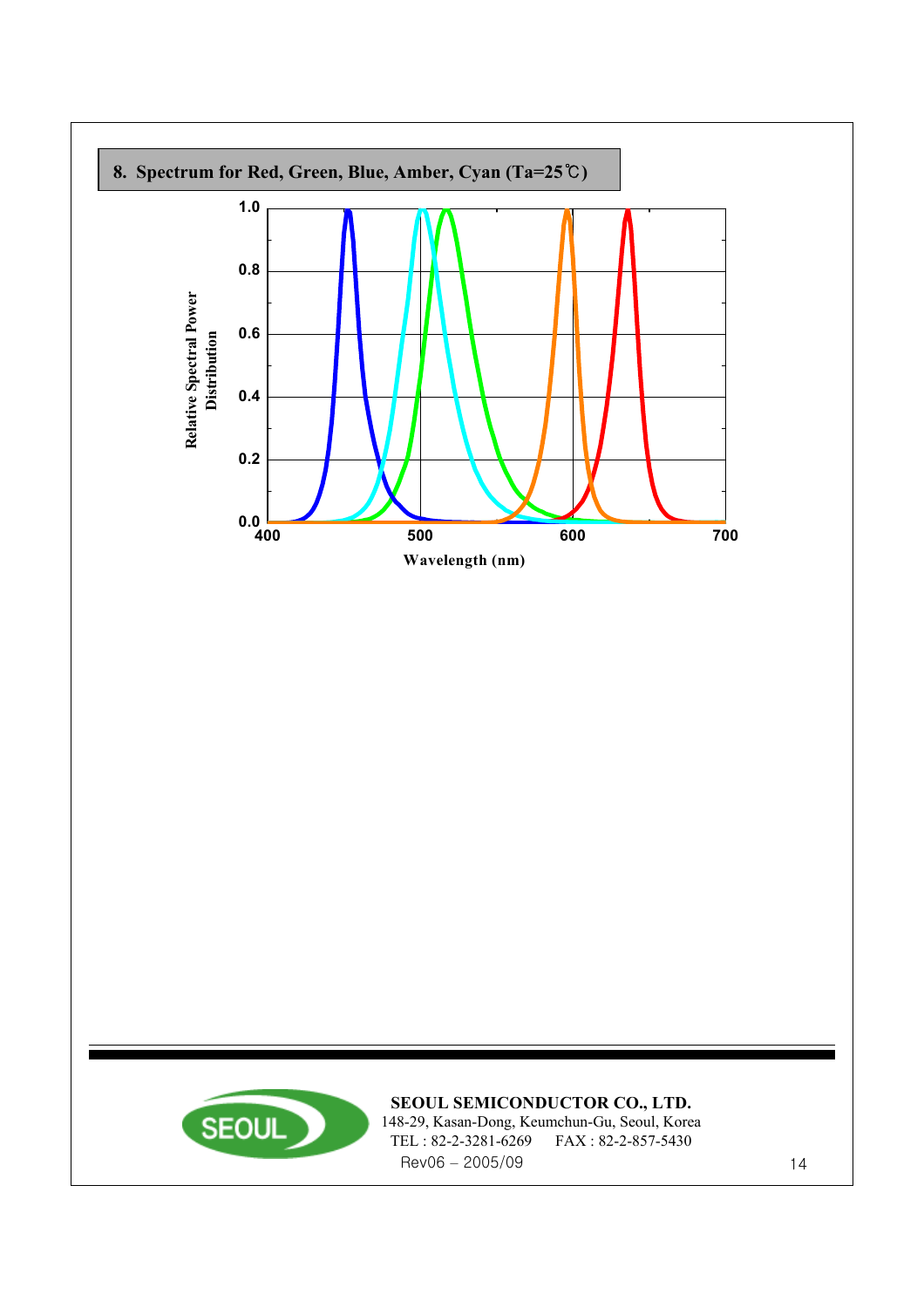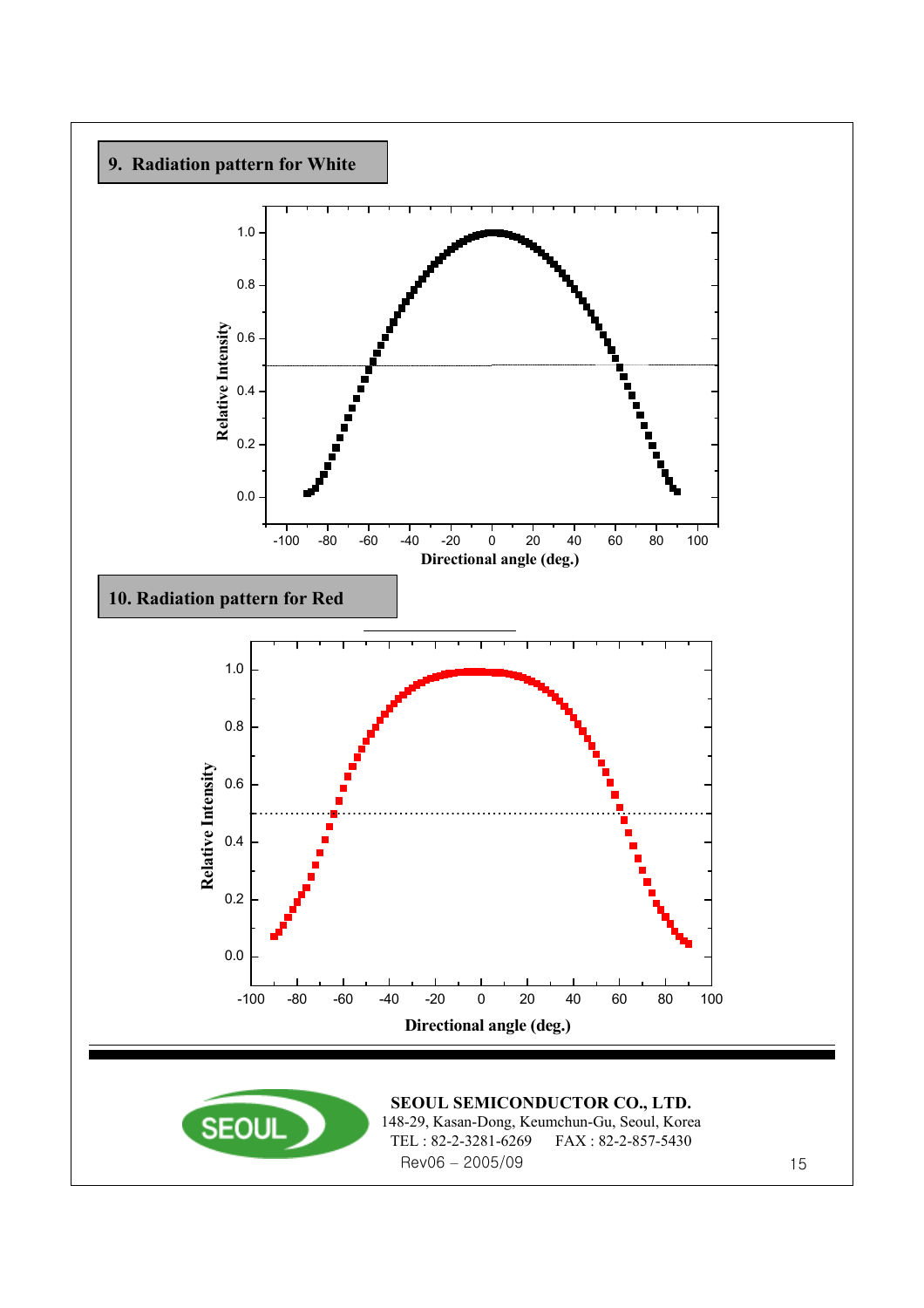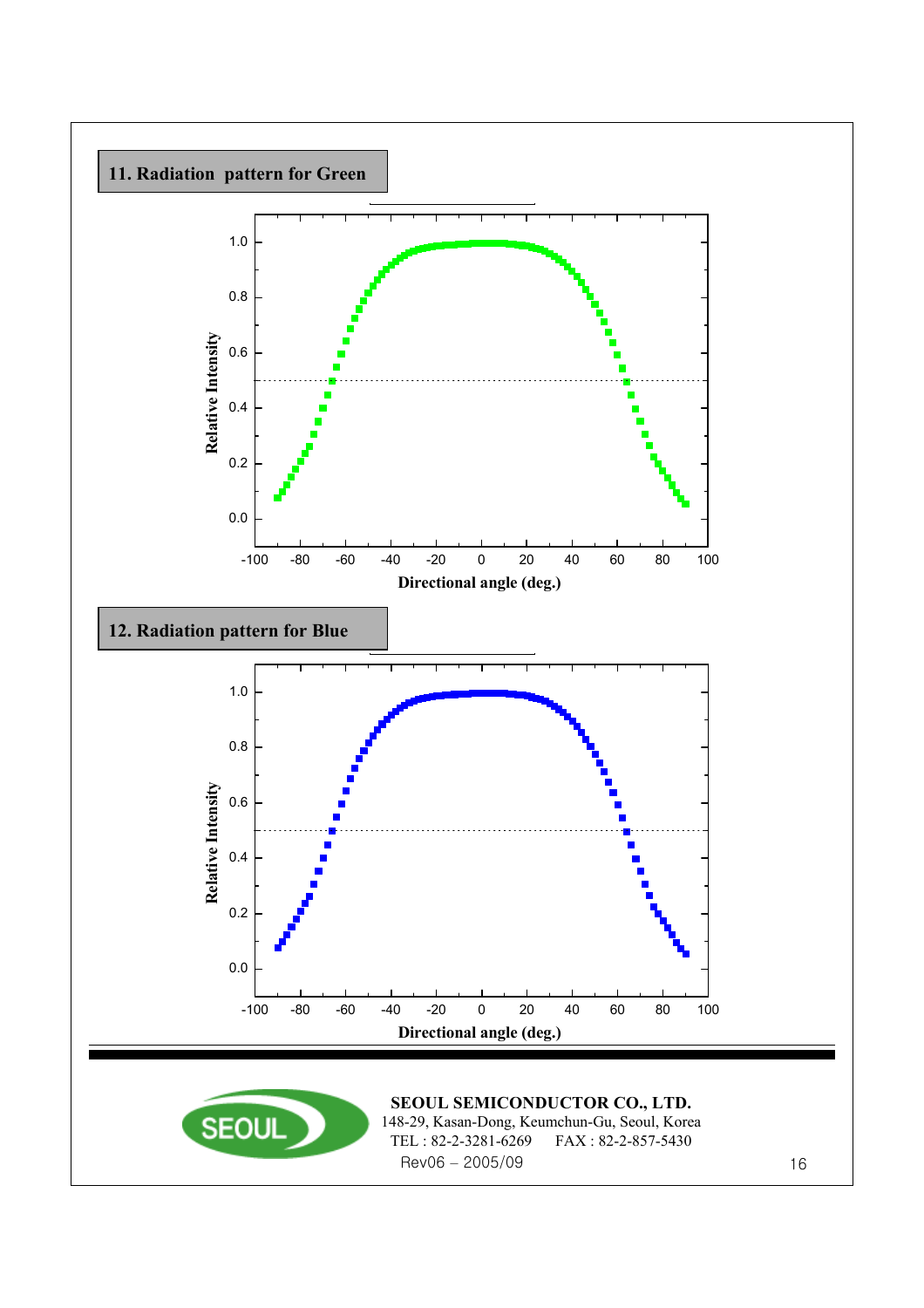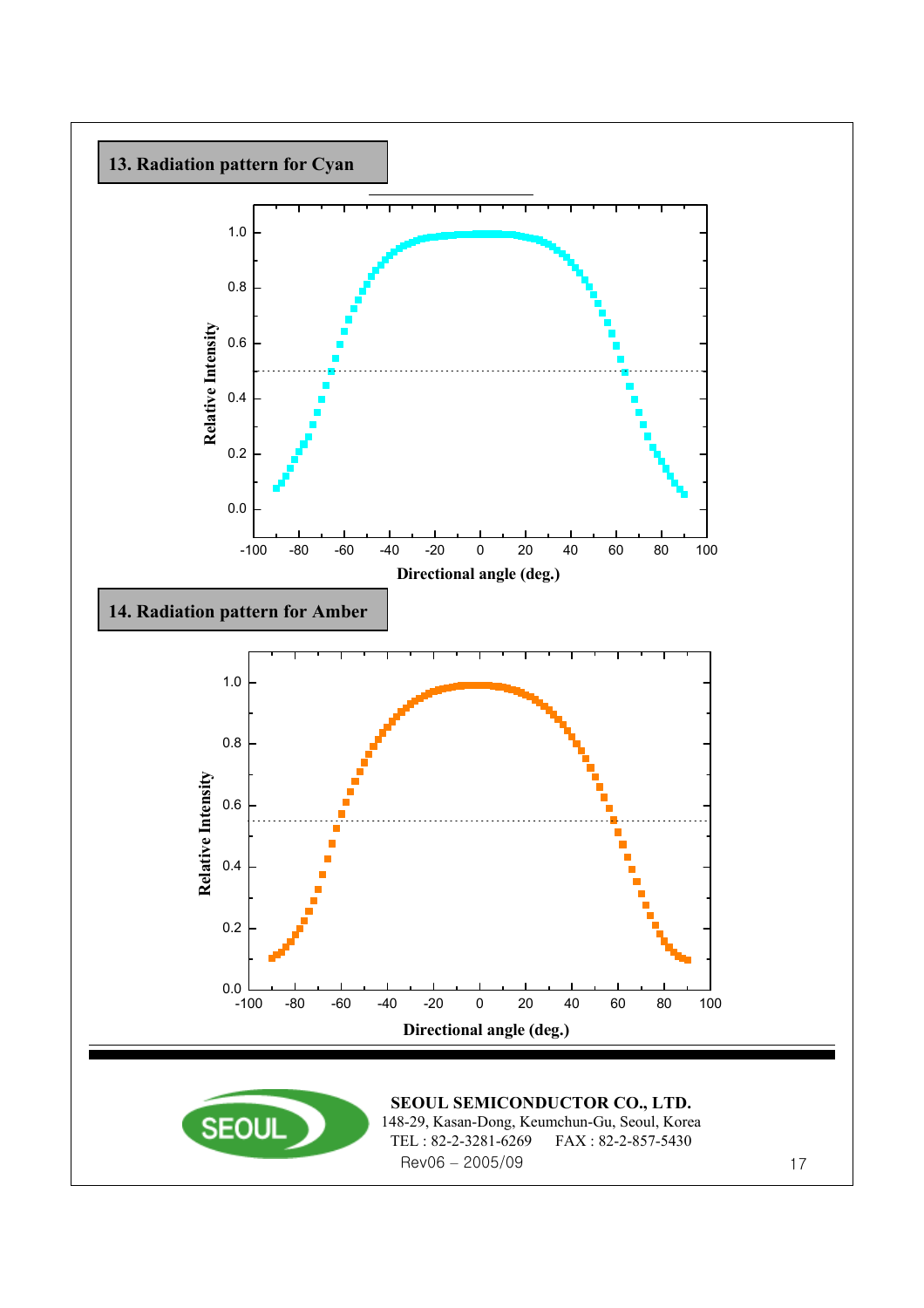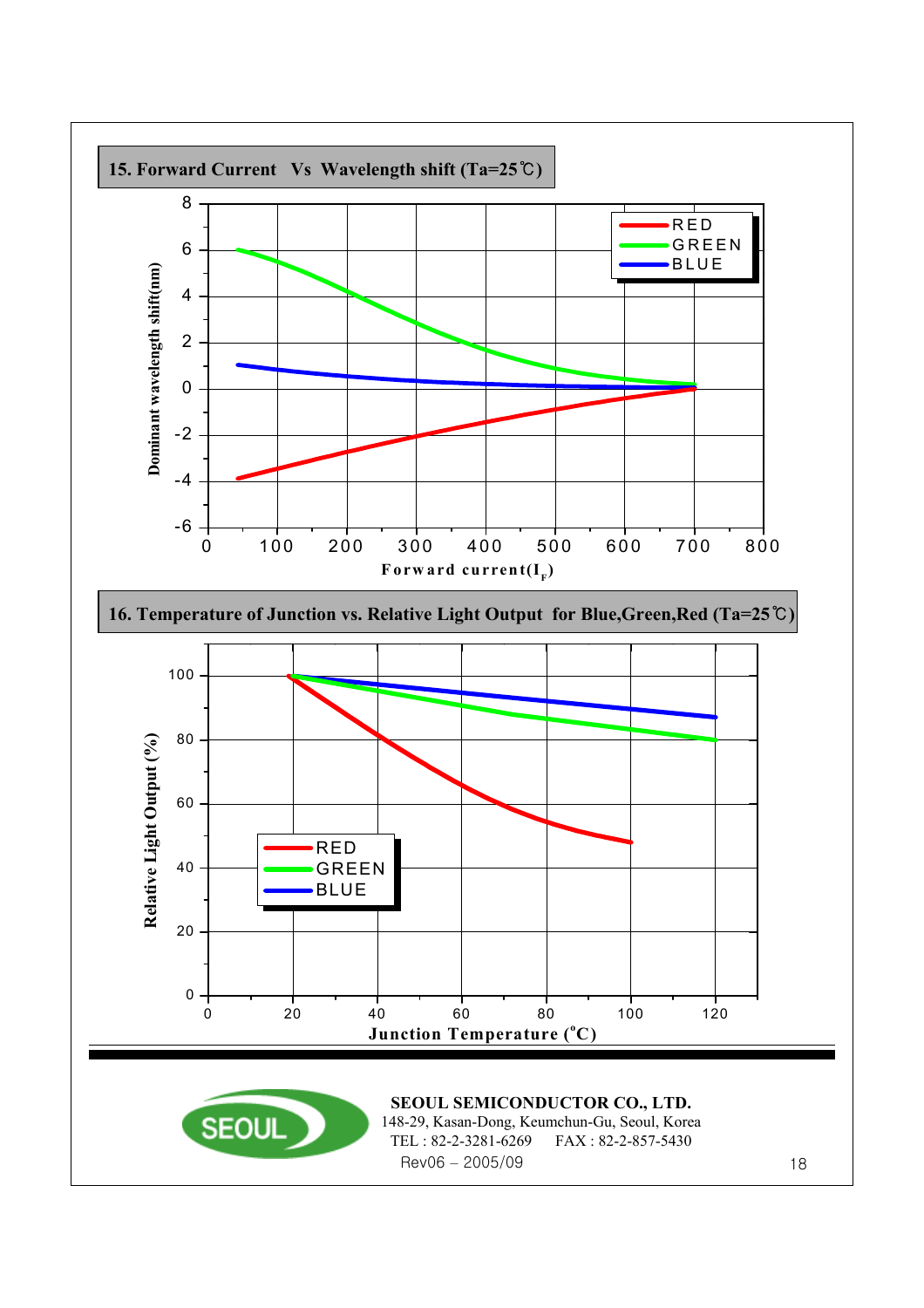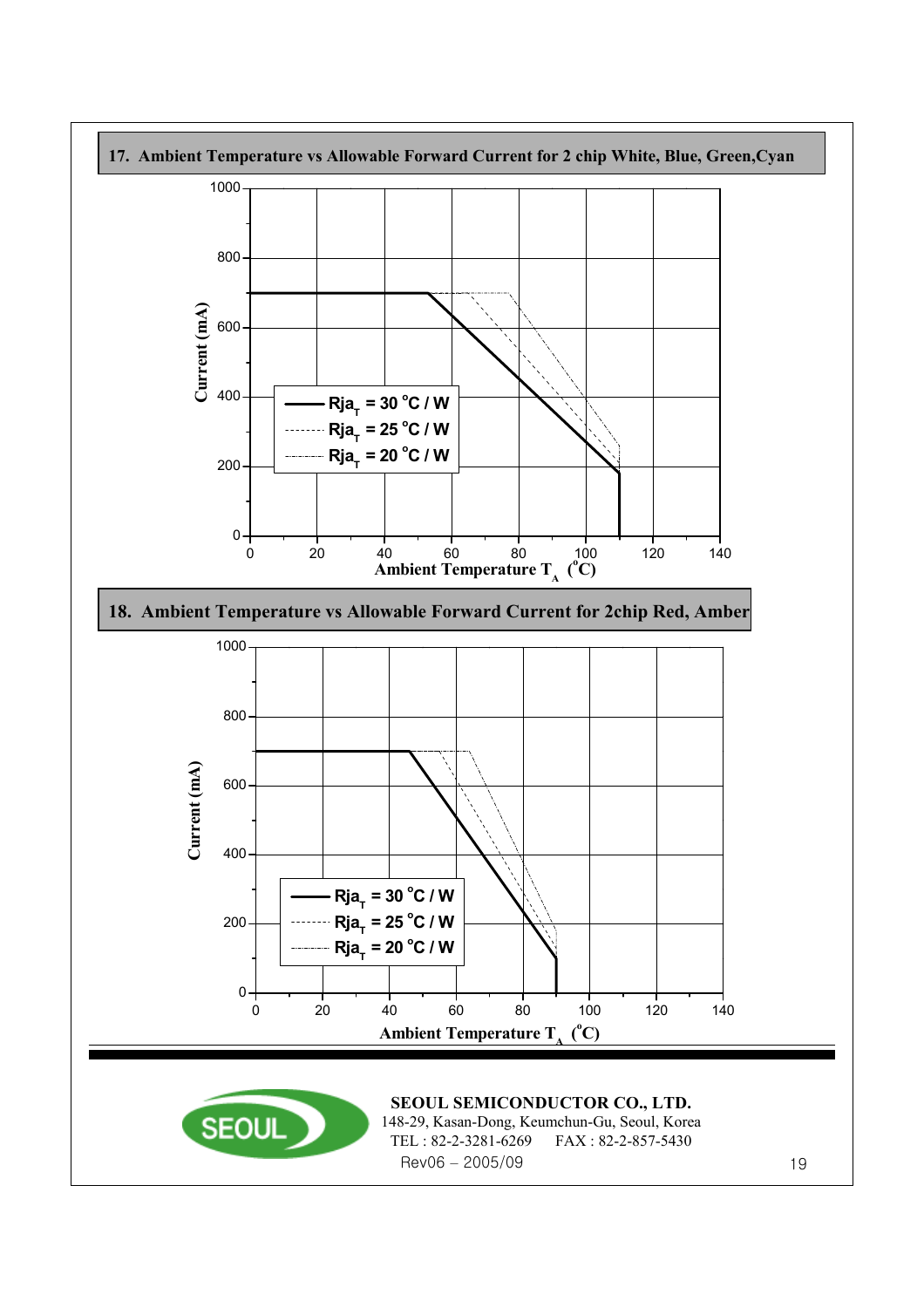

- Note : 1. The number of loaded products in the reel is 250ea
	- 2. All dimensions are in millimeters
	- 3. Scale none
	- 4. This drawing is reference only engineering



**SEOUL SEMICONDUCTOR CO., LTD.**

Rev06 – 2005/09 20 148-29, Kasan-Dong, Keumchun-Gu, Seoul, Korea TEL : 82-2-3281-6269 FAX : 82-2-857-5430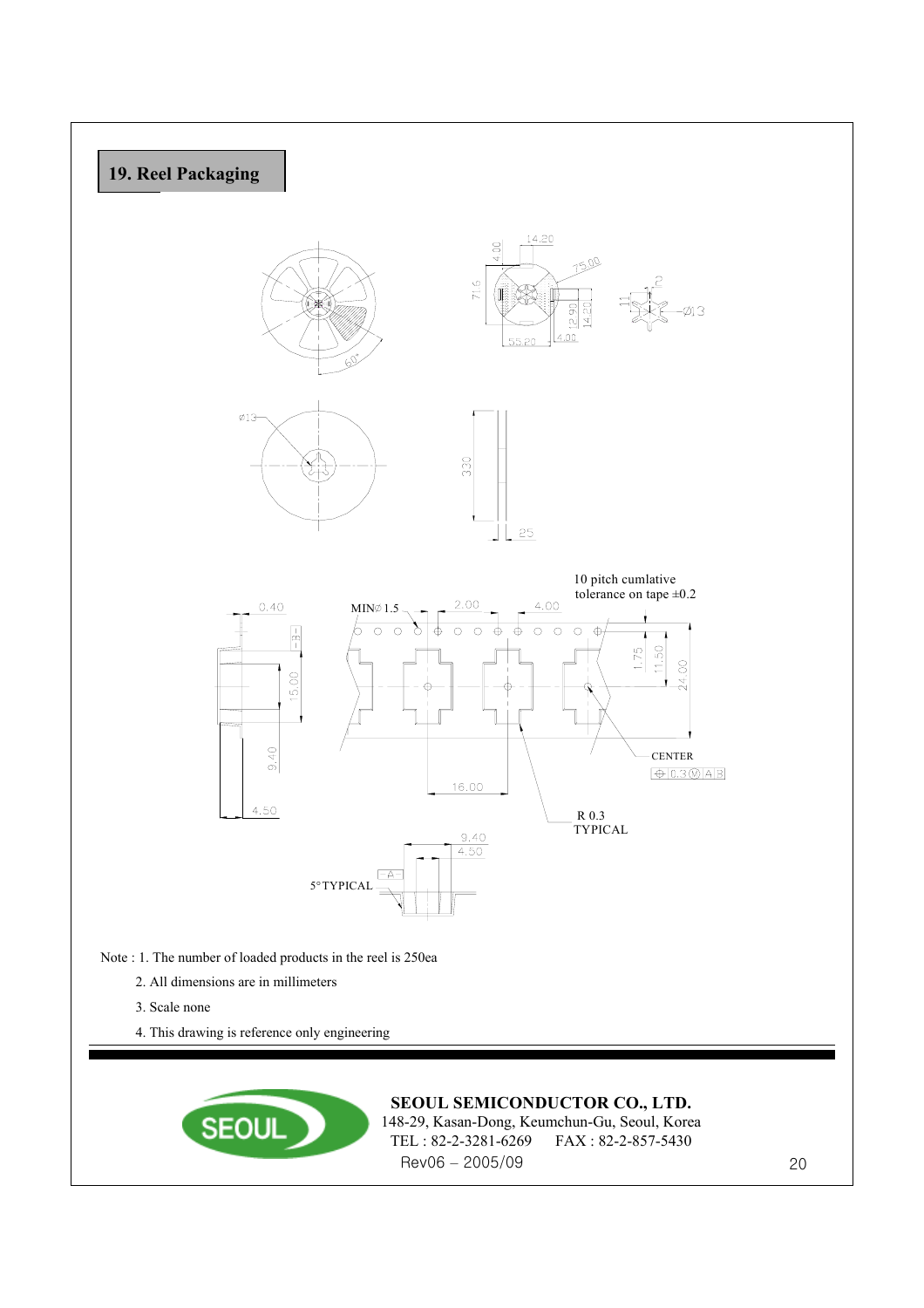

Note : 1. 5 reels are loaded in box

- 2. Scale none
- 3. This drawing is reference only engineering
- 4. For more information about binning and labeling, refer to the Application Note 1



Rev06 – 2005/09 21 **SEOUL SEMICONDUCTOR CO., LTD.** 148-29, Kasan-Dong, Keumchun-Gu, Seoul, Korea TEL : 82-2-3281-6269 FAX : 82-2-857-5430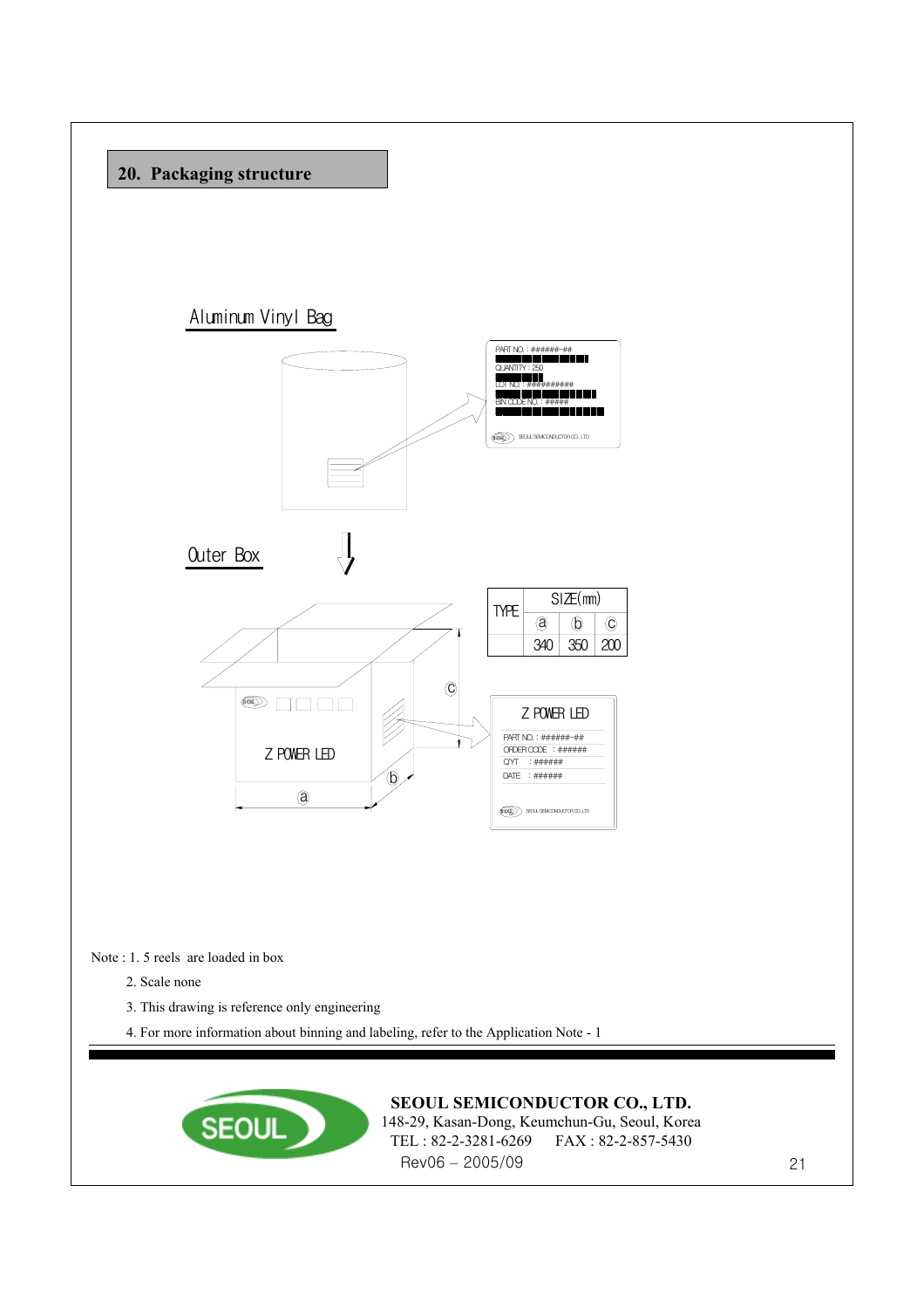#### **21. Recommended soldering**

1) Solder pad







2) Solder paste pattern



Note : 1. Paste thickness : 0.2mm



#### **SEOUL SEMICONDUCTOR CO., LTD.**

Rev06 – 2005/09 22 148-29, Kasan-Dong, Keumchun-Gu, Seoul, Korea TEL : 82-2-3281-6269 FAX : 82-2-857-5430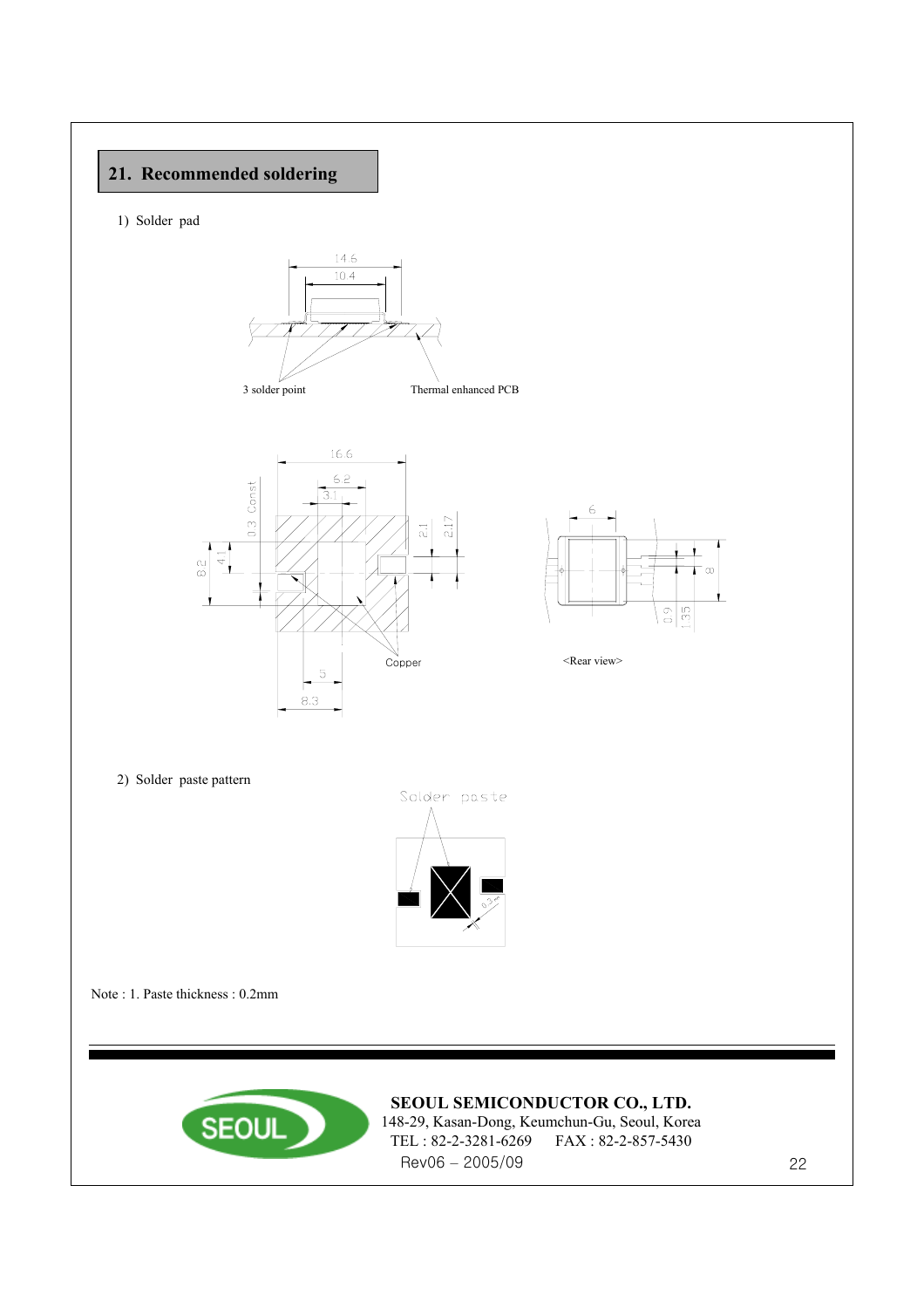#### **22. Soldering Profile (Ta=25**℃ ±**5 / RH=35%** ±**5)**





(2) Hand Soldering conditions

- Lead : Not more than 3 seconds @MAX280℃
- Slug : Use a thermal-adhesives

#### **\* Caution**

- **1. Reflow soldering should not be done more than one time.**
- **2. Repairing should not be done after the LEDs have been soldered. When repairing is unavoidable, suitable tools have to be used.**
- **3. Die slug is to be soldered.**
- **4. When soldering, do not put stress on the LEDs during heating.**
- **5. After soldering, do not warp the circuit board.**
- **6. Recommend to use a convection type reflow machine with 7 ~ 8 zones.**



#### **SEOUL SEMICONDUCTOR CO., LTD.**

Rev06 – 2005/09 23 148-29, Kasan-Dong, Keumchun-Gu, Seoul, Korea TEL : 82-2-3281-6269 FAX : 82-2-857-5430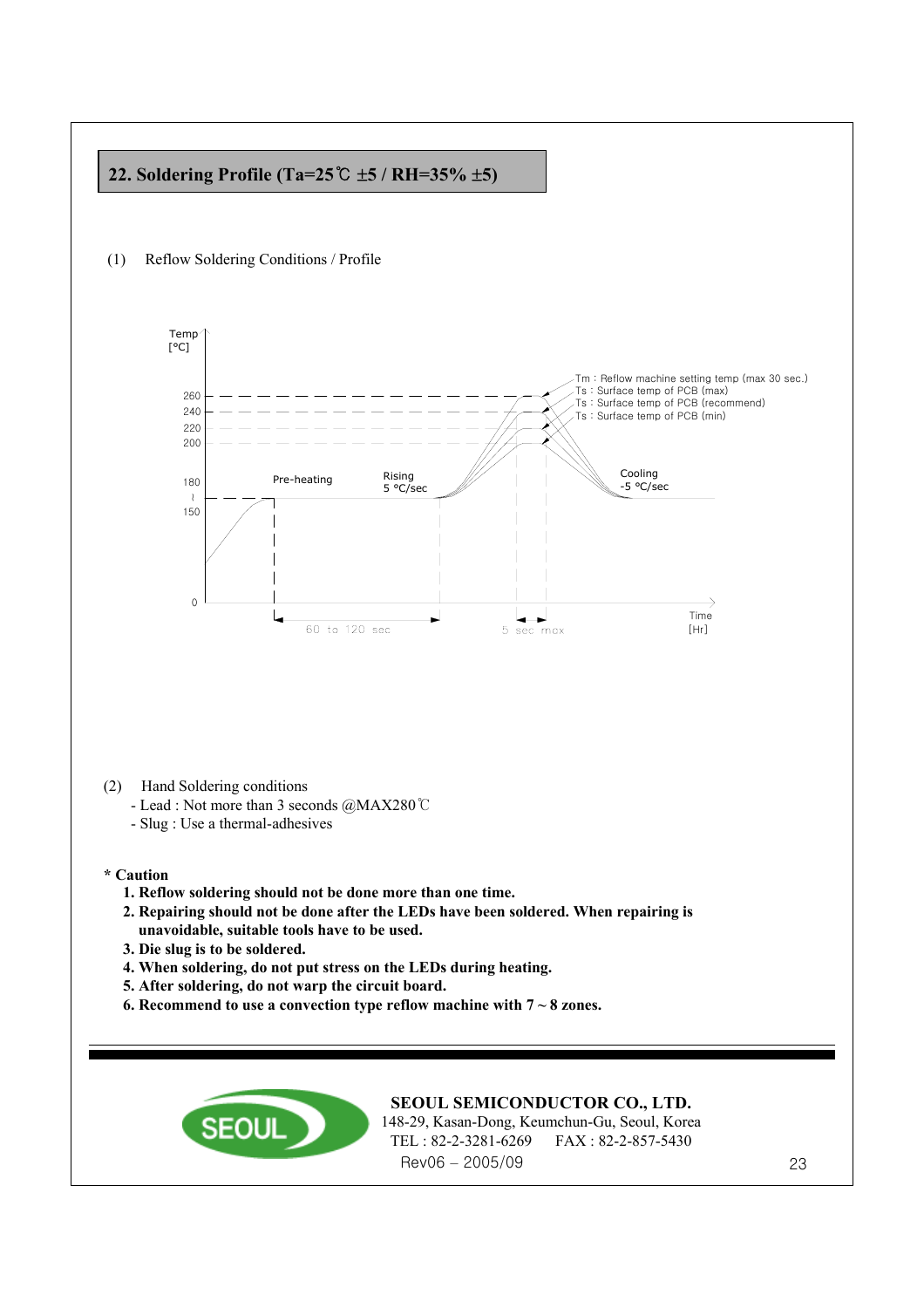#### **23. Precaution for use**

#### (1) Storage

Avoid the absorption of moisture, we recommended to store Z Power LEDs in a dry box (or desiccator) with a desiccant . Otherwise, store them in the following environment: Temperature : 5℃~30℃ Humidity : 50% max.

(2) Precaution after opening packaging

However LED is correspond SMD, when LED be soldered dip, interfacial separation may affect the light transmission efficiency, causing the light intensity to drop. Attention in followed.

- a. Soldering should be done right after opening the package (within 24Hrs).
- b. Keeping of a fraction
	- Sealing
	- Temperature :  $5 \sim 40^{\circ}$  Humidity : less than 30%
- c. If the package has been opened more than 1week or the color of desiccant changes, components should be dried for 10-12hr at  $60±5^{\circ}$ C.
- (3) Any mechanical force or any excess vibration shall not be applied to apply during cooling process to normal temp after soldering.
- (4) Avoid quick cooling
- (5) Components should not be mounted on warped direction of PCB.
- (6) Anti radioactive ray design is not considered for the products listed here in.
- (7) Gallium arsenide is used in some of the products listed in this publication. These products are dangerous if they are burned or smashed in the process of disposal. It is also dangerous to drink the liquid or inhale the gas generated by such products when chemically disposed.
- (8) This device should not be used in any type of fluid such as water, oil, organic solvent and etc. When washing is required, IPA (Isopropyl Alcohol) should be used.
- (9) When the LEDs are illuminating, operating current should be decided after considering the package maximum temperature.
- (10) LEDs must be stored to maintain a clean atmosphere. If the LEDs are stored for 3 months or more after being shipped from SSC, a sealed container with a nitrogen atmosphere should be used for storage.
- (11) The appearance and specifications of the product may be modified for improvement without notice.
- (12) The package with lens can NOT be solder reflowed. It will damage the lens.
- (13) Long time exposure of sunlight or occasional UV exposure will cause lens discoloration.
- (14) Slug polarity is anode.



#### **SEOUL SEMICONDUCTOR CO., LTD.**

Rev06 – 2005/09 24 148-29, Kasan-Dong, Keumchun-Gu, Seoul, Korea TEL : 82-2-3281-6269 FAX : 82-2-857-5430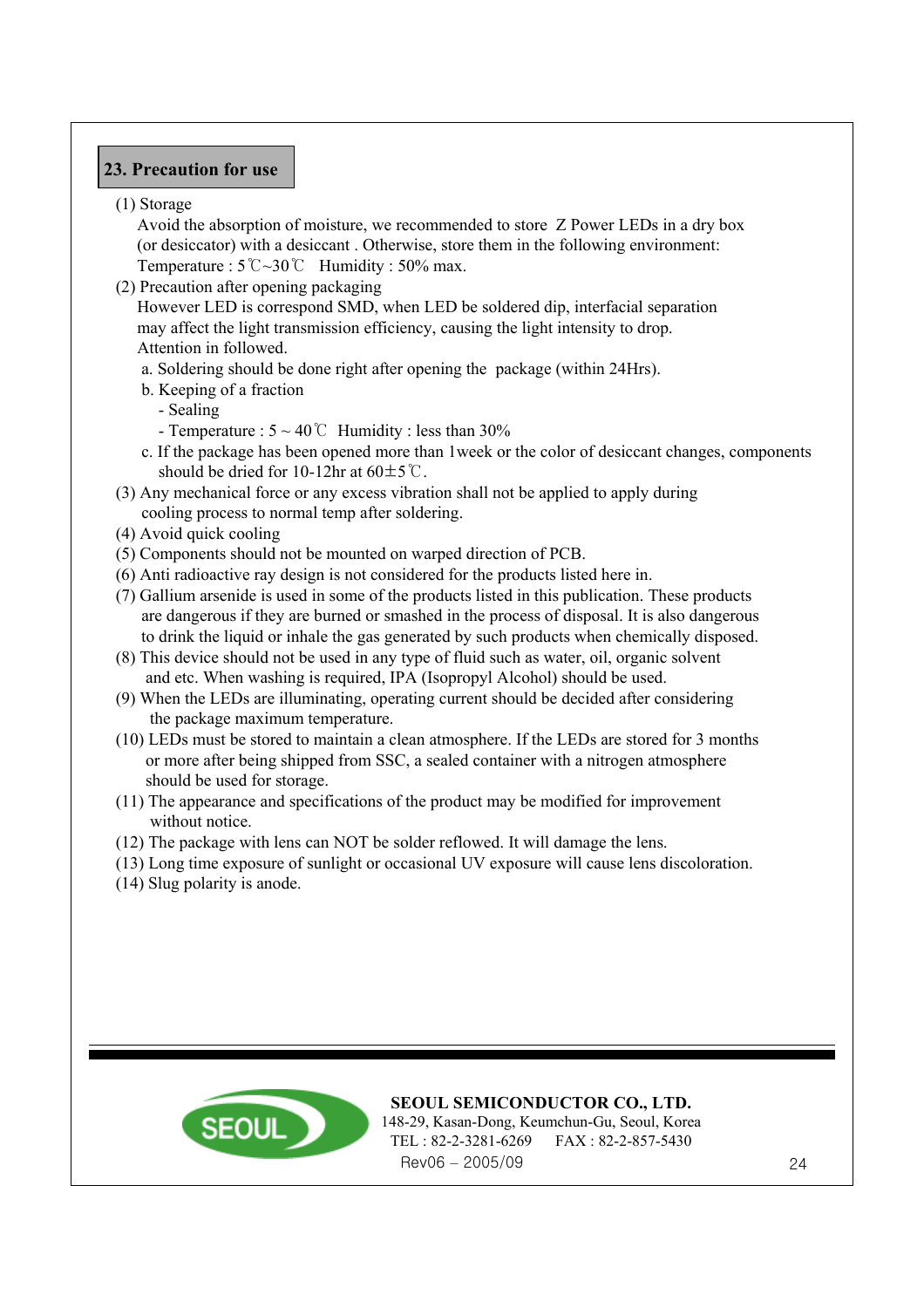#### **24. Handling of silicone resin LEDs**

**Z-Power LED is encapsulated by silicone resin for the highest flux efficiency. Notes for handling of Silicone resin Z-Power LEDs**

- **1) Avoid touching silicone resin parts especially by sharp tools such as Pincette(Tweezers)**
- **2) Avoid leaving fingerprints on silicone resin parts.**
- **3) Dust sensitivity silicone resin need containers having cover for storage.**
- **4) When populating boards in SMT production, there are basically no restrictions regarding the form of the pick and place nozzle, except that mechanical pressure on the surface of the resin must be prevent.**
- **5) Please do not force over 3000 gf impact or pressure diagonally on the silicon lens. It will cause fatal damage of this product**
- **6) Please do not recommend to cover the silicone resin of the LEDs with other resin (epoxy, urethane, etc)**



Rev06 – 2005/09 25 **SEOUL SEMICONDUCTOR CO., LTD.** 148-29, Kasan-Dong, Keumchun-Gu, Seoul, Korea TEL : 82-2-3281-6269 FAX : 82-2-857-5430